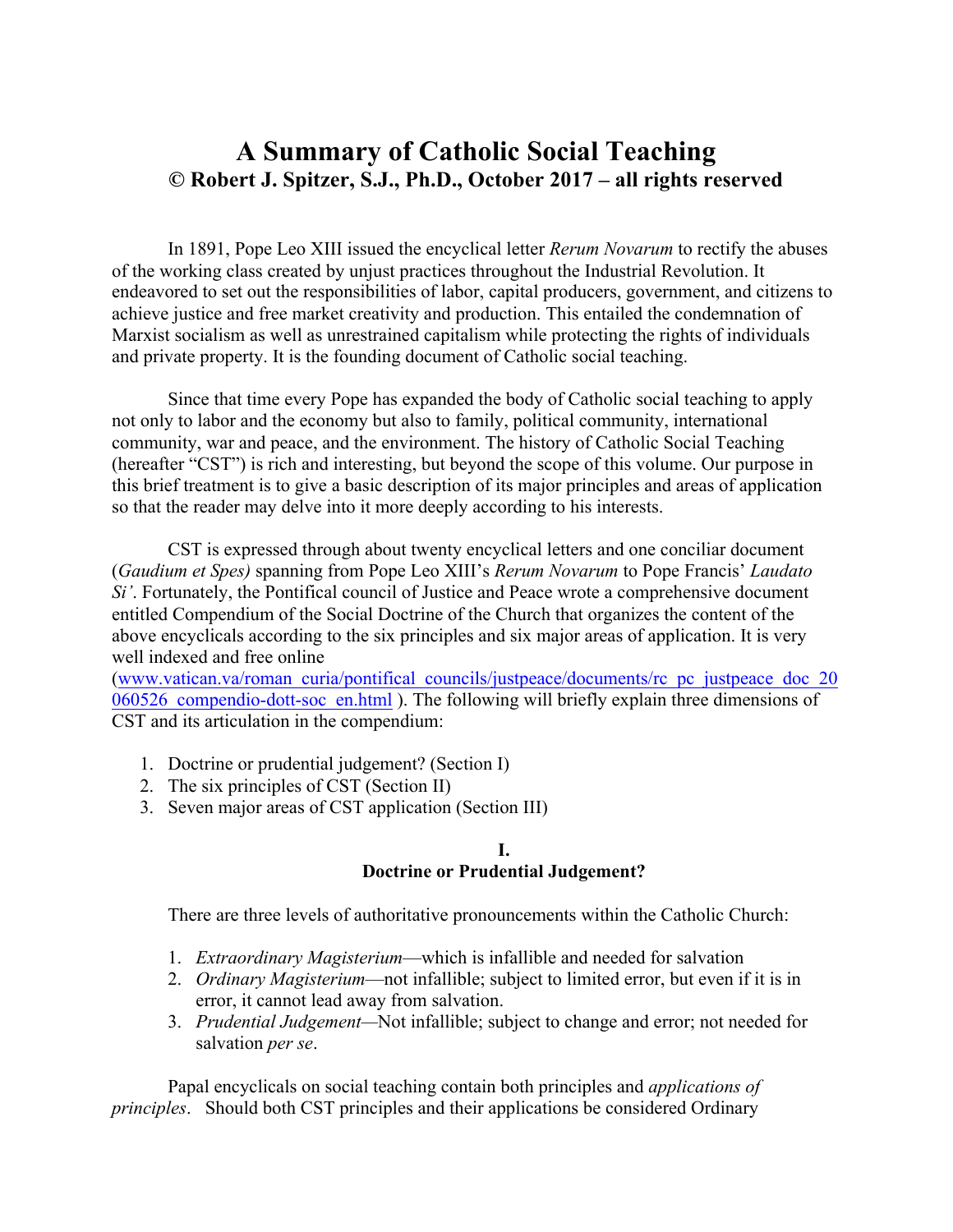Magisterium? Since the *principles* of CST lead the faithful to salvation and are not likely to change over time, they qualify for "Ordinary Magisterium."

1. Conversely, specific *applications* of these principles may *not* be directly concerned with salvation and may change in different places and times. Therefore, they should be considered prudential judgments.

The Pontifical Council on Justice and Peace in its *Compendium on Catholic Social Doctrine* has declared that there are five major principles of CST which are binding on all the faithful:

- 1. The pursuit of the common good in a spirit of service,
- 2. The development of justice with particular attention to situations of poverty and suffering,
- 3. Respect for the autonomy of earthly realities,
- 4. The principle of subsidiarity (matters ought to be handled by the smallest, lowest or least centralized competent authority),
- 5. The promotion of dialogue and peace in the context of solidarity.  $1$

The Pontifical Council on Justice and Peace further declared in Section 565 that these five principles of CST are Ordinary Magisterium that obligates the Catholic faithful:

> "These are the criteria that *must* inspire the Christian laity in their political activity. *All* believers, insofar as they possess rights and duties as citizens, are *obligated* to respect these guiding principles."<sup>2</sup>

There is also a sixth principle of CST which is implicit in the above list of five which forms the foundation of virtually every Papal social encyclical, namely, the principle of the intrinsic dignity (worth) of every human being. Henceforth, I will refer to the principles of CST which are declared "Ordinary Magisterium" as the "*six general principles* of CST."

We may now return to the distinction between the principles of CST and the *application* of the *principles* of CST. From the above it is clear that the six general principles of CST are Ordinary Magisterium, but as the Pontifical Council on Justice and Peace and the US Catholic Bishops declare, the applications of these principles are prudential judgments. Section 568 of the *Compendium on Catholic Social Doctrine* states:

> When reality is the subject of careful attention and proper interpretation, concrete and effective choices can be made.

<sup>&</sup>lt;sup>1</sup> Pontifical Council for Justice and Peace. 2005. *Compendium of the Social Doctrine of the Church*. English trans by US Council of Catholic Bishops. (Washington D.C. US Council of Catholic Bishops) Section 565. Hereafter referred to as "Compendium of Social Doctrine." This is a universally binding obligation of the faithful set out by a Pontifical Commission which has been affirmed by the Bishops and the Pope for many years. It therefore qualifies as Ordinary Magisterium.

<sup>2</sup> *Compendium of Catholic Social Doctrine* Section 565.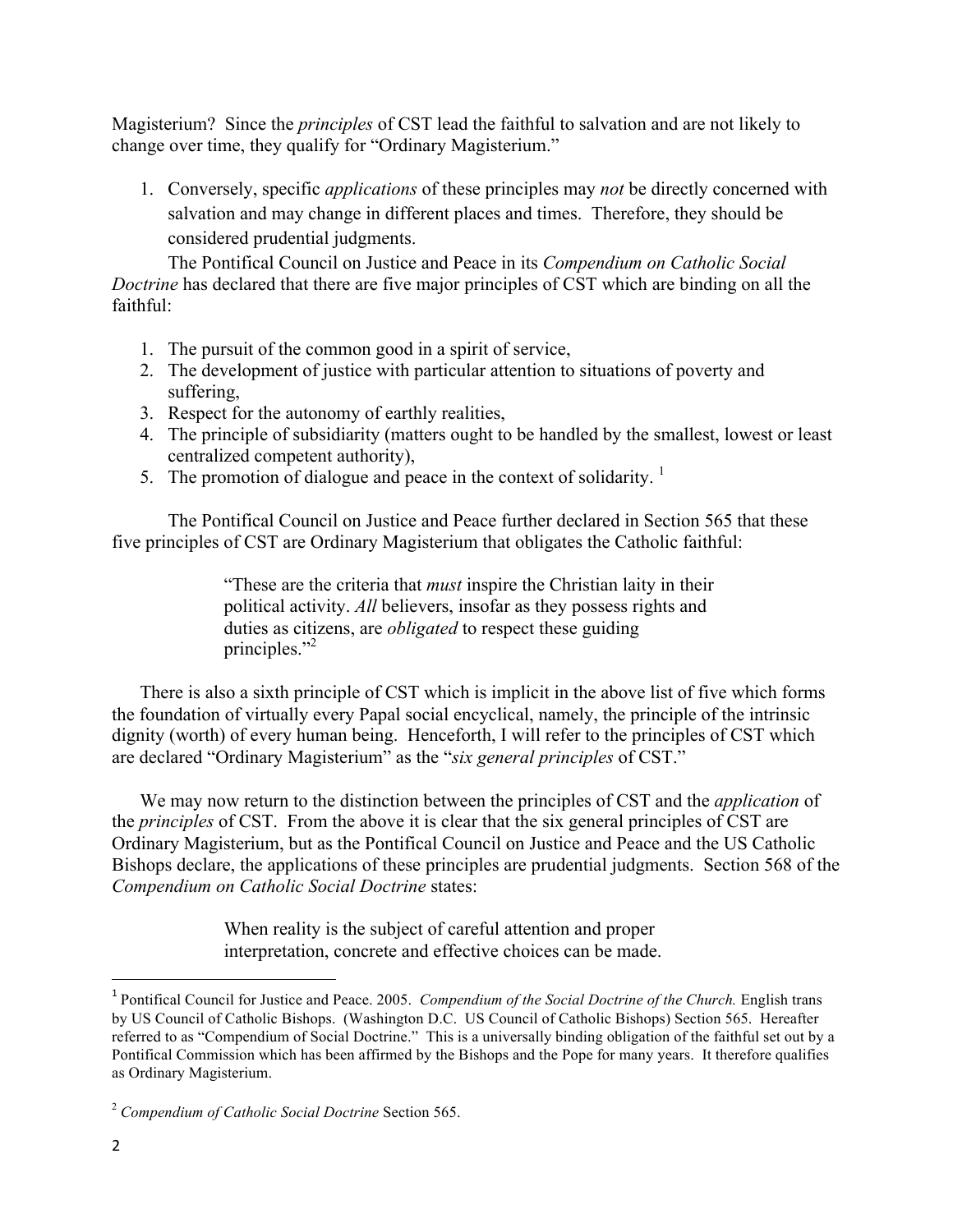However, an *absolute value* must *never* be attributed to these choices because no problem can be solved once and for all. 'Christian faith has never presumed to impose a rigid framework on social and political questions, conscious that the historical dimension requires men and women to live in imperfect situations, which are also susceptible to rapid change'[1189].<sup>3</sup>

How does this distinction work out in our daily lives? Let's take an example. The principle of the intrinsic dignity of every human being is evidently important for our salvation and will not change over the course of time (i.e. meaning that it qualifies for Ordinary Magisterium). However, certain applications of this principle  $-$  say, membership in a particular Union, which might help workers to obtain their appropriate dignity – does not necessarily lead to salvation and could very well change over the course of time. Such an application of the principle of intrinsic dignity would not qualify for Ordinary Magisterium, and would then be a prudential judgment.

> **II. Six Principles of Catholic Social Teaching**

There are six major principles of Catholic social teaching on:

- 1. The intrinsic transcendent dignity of every human being
- 2. The principle of the common good
- 3. The universal destination of goods
- 4. The principle of subsidiarity
- 5. Participation in democracy
- 6. The principle of solidarity

We will discuss each in turn.

#### **II.A The Intrinsic Transcendent Dignity of Every Human Being**

The teaching of Jesus is unequivocal on this regard:

"Truly I tell you, whatever you did for one of the least of these brothers and sisters of mine, you did for me…Truly I tell you, whatever you did not do for one of the least of these, you did not do for me (Matt 25:40, 45).

When Jesus equates himself with the least of his brothers and sisters, He elevates everyone – including slaves, prisoners, and the poorest of the poor to His own inestimable Divine dignity. Since that time, the Christian church has recognized the equal inestimable dignity of every

 3 *Compendium of Catholic Social Doctrine* 2005, Section 568.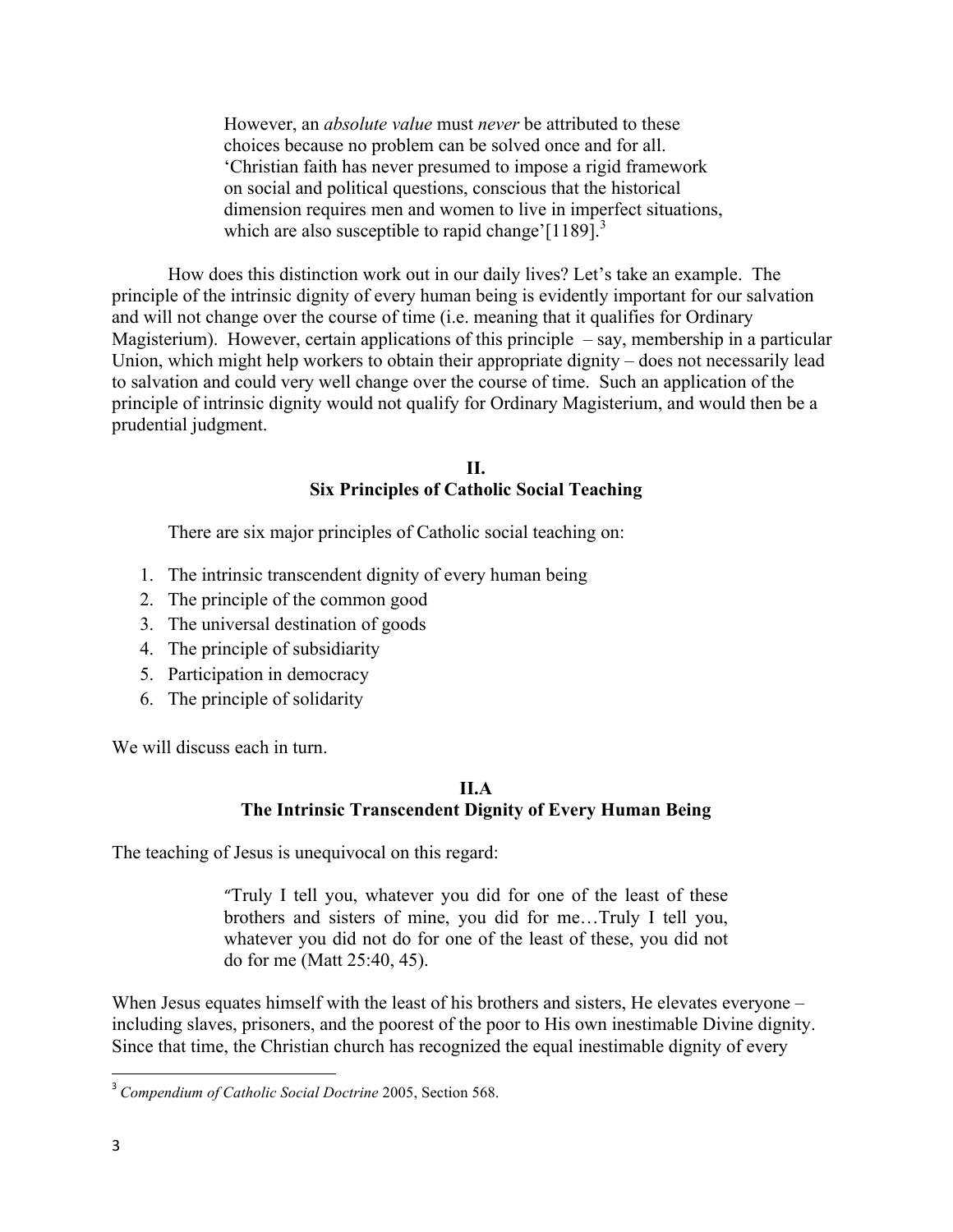human being, bringing it into the realm of natural reason, natural law, and natural rights through the idea and reality of the inalienable rights to life, liberty, the pursuit of happiness, and property. The Church embraces this as its central social teaching in *Rerum Novarum* and it has remained so to this day. This principle is a part of the Church's Extraordinary Magisterium and is therefore infallible and needed for salvation.<sup>4</sup> The Church has based virtually all of its other social doctrines on this foundation stone—the inestimable dignity of all human life from conception to its natural end as well as the justification for the other six principles of CST. This doctrine is elucidated in the *Compendium* (Chapter III).

#### **II.B The Principle of the Common Good**

This principle extends the first principle to the domain of groups, communities, cultures, societies and states as the Compendium notes:

> *The principle of the common good, to which every aspect of social life must be related if it is to attain its fullest meaning, stems from the dignity, unity and equality of all people*. According to its primary and broadly accepted sense, *the common good* indicates "the sum total of social conditions which allow people, either as groups or as individuals, to reach their fulfilment more fully and more easily".<sup>5</sup>

The Second Vatican Council goes on to explain that the common good is "the social and community dimension of the moral good."<sup>6</sup>

To fulfill the principle of the common good, every individual, societal group and governmental body must commit themselves to certain ends and objectives described by the *Compendium* as follows:

> These demands concern above all the commitment to peace, the organization of the State's powers, a sound juridical system, the protection of the environment, and the provision of essential services to all, some of which are at the same time human rights: food, housing, work, education and access to culture, transportation, basic health care, the freedom of communication and expression, and the protection of religious freedom.<sup>7</sup>

*Gaudium et Spes* and several CST encyclicals exhort every Catholic to do their utmost individually, in community, and through participation in government to meet the demands of the common good in the best way possible. This is explained

<sup>4</sup> See Second Vatican Council *Gaudium et Spes* (*Pastoral Constitution of the Church*) Sections 12, 25-27, & 41. See also Second Vatican Council Declaration: *Dignitatis Humanae 1*

<sup>5</sup> *Compendium Catholic Social Doctrine* 164 See also Second Vatican Council *Gaudium et Spes*, 26 6 Ibid

<sup>7</sup> *Compendium*, 166. See also Second Vatican Council *Gaudium et Spes* 26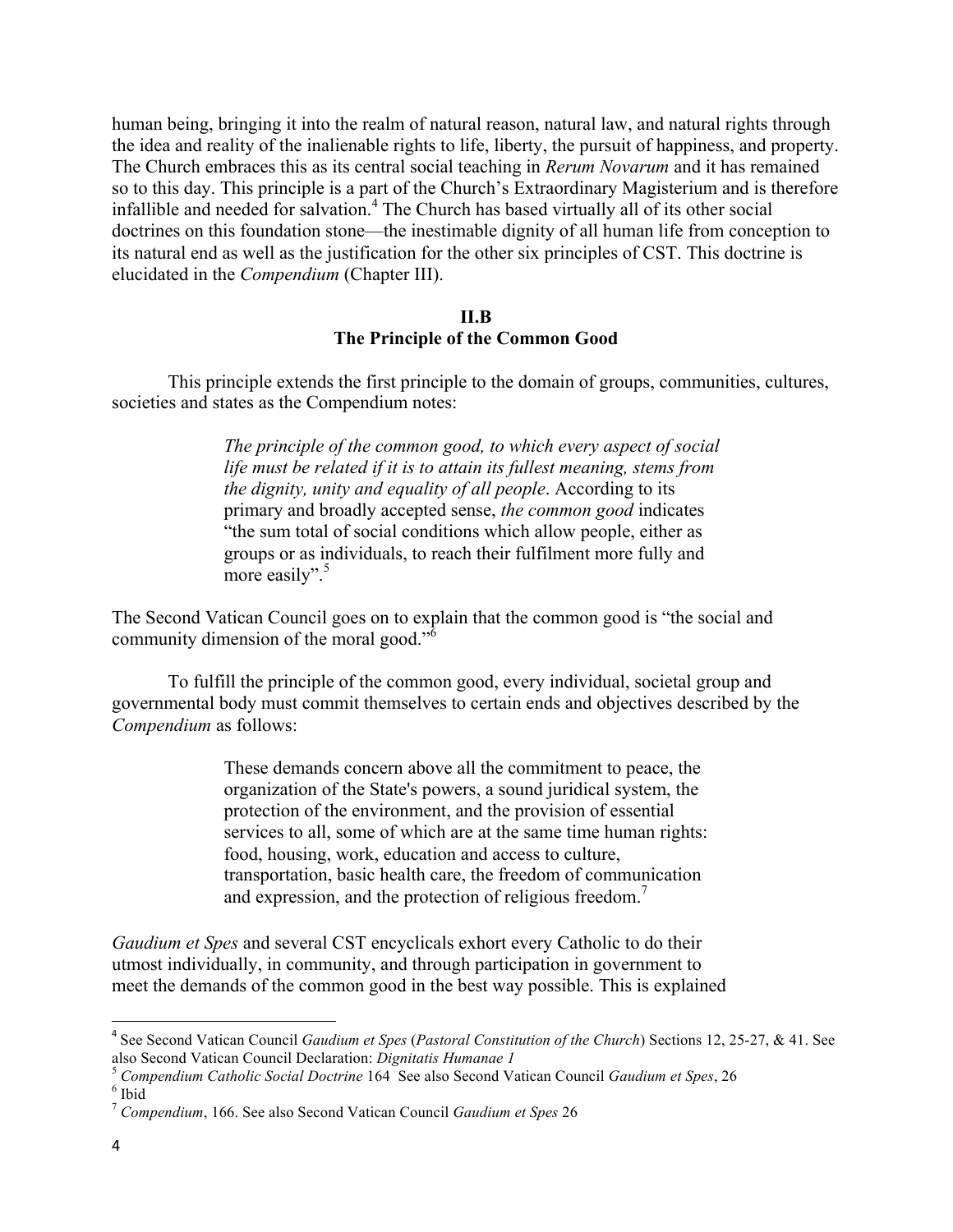in detail below with regard to the seven major areas of the applications of CST (Section III).

## **II.C The Universal Destination of Goods**

The expression "universal destination of goods" refers to the fact that God wills that His creation of the earth (and its fruitfulness) sustain *all* people. This means that *all* people have a right to share in the earth's goods in order to meet their needs (and their families' needs). These "needs" include not only the requirements for sustenance, shelter, and safety, but also for personal fulfillment—including work, community, education, and culture. The Compendium describes it as follows:

> *The universal right to use the goods of the earth is based on the principle of the universal destination of goods*. Each person must have access to the level of well-being necessary for his full development.<sup>8</sup>

At first glance, one might think that this principle advocates collectivism or socialism, but the Church has been very careful to advocate just the opposite—namely the advocacy of the universal right to share in the earth's goods as well as the right to private property and the right to participate in the free market. Though these three economic rights could be conflictual when taken to extremes, the Church advocates that they be kept in a perpetual balance so that the intrinsic dignity of every human being and the principle of the common good can be fulfilled. The right to private property and to participate in a free market merit closer inspection.

Since the time of St. Thomas Aquinas, and later Francisco Suarez, the Church has recognized the need for a legitimacy of private property as an extension of the right to autonomy and self-governance (liberty). It is also recognized how private property increases responsibility, incentivizes labor and creativity, and help to provide autonomy for the family. The Second Vatican Council states in this regard:

> Private property and other forms of private ownership of goods "assure a person a highly necessary sphere for the exercise of his personal and family autonomy and ought to be considered as an extension of human freedom ... stimulating exercise of responsibility, it constitutes one of the conditions for civil liberty.<sup>9</sup>

St. Thomas Aquinas and Francisco Suarez (among many others) recognized that private property was a condition necessary for privacy and self-governance long before the abuses of collectivism and Marxism. When these abuses were recognized after the Russian Revolution, the Church saw

<sup>8</sup> *Compendium*, 172

<sup>9</sup> Second Vatican Council *Gaudium et Spes*, 71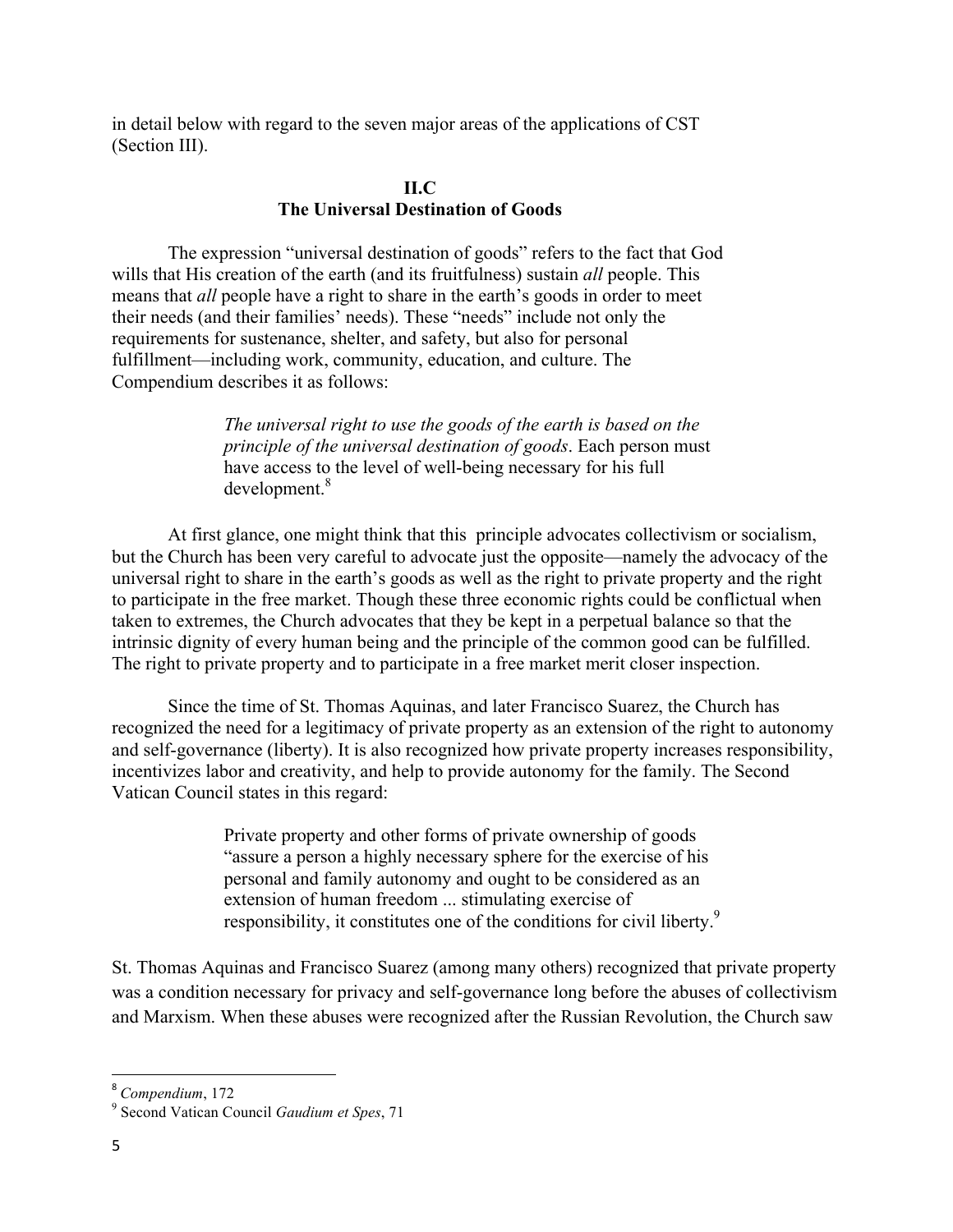private property as a fundamental need to avoid indentured servitude and "promiscuous dominion."<sup>10</sup>

Nevertheless, the Church has never recognized "private property" as an absolute right, but rather as a relative one—subordinated to the universal right to share in the earth's goods.<sup>11</sup> This means that the right to private property must be regulated so that the accumulation of wealth by some individuals will not lead to depravation of the earth's goods from other individuals or groups of individuals. Hopefully individual citizens will responsibly regulate themselves to prevent exploitation or severe depravation of the world's goods from others. If they do not, they force government to take on this role—a role which the Church believes is integral to the common good. $^{12}$ 

The conditional right to private property also extends to the right to participate in a free market. Since the writing of *Rerum Novarum*, the Church has recognized not only the right to participate in free markets, but also the effectiveness of those markets for the creative, efficient, and optimized production of goods and services. The Compendium, borrowing from Pope John Paul II's Encyclical *Centesimus Annus* states it this way:

> *The free market is an institution of social importance because of its capacity to guarantee effective results in the production of goods and services*. Historically, it has shown itself able to initiate and sustain economic development over long periods. There are good reasons to hold that, in many circumstances, "*the free market* is the most efficient instrument for utilizing resources and effectively responding to needs".[726] The Church's social doctrine appreciates the secure advantages that the mechanisms of the free market offer, making it possible as they do to utilize resources better and facilitating the exchange of products.<sup>13</sup>

Though a free market is essential to the efficient and creative production of goods and services, it cannot be left completely unregulated lest ethical problems (such as greed and pride) undermine workers and the economy itself. The eighty year history of industrial revolution abuses make this proclivity a virtual reality when markets are completely unregulated.<sup>14</sup>For this reason, the state must regulate the free market to protect weaker parties from being exploited by stronger and wealthier ones. Though the state should not interfere with the ordinary means of production or the market itself, it must perform certain functions to protect laborers, weaker consumers, and the competitiveness of the marketplace. This means safeguarding workers from exploitation, consumers from price-gauging of inelastic goods (e.g. necessities such as bread), and the marketplace from monopolies and monopolizing tendencies.

<sup>10</sup> *Compendium,*176

 $11$  Ibid

 $12$  Ibid

<sup>&</sup>lt;sup>13</sup> Compendium, 347. See also Pope John Paul II Encyclical Letter *Centesimus Annus*, 30, 40, & 41.

<sup>&</sup>lt;sup>14</sup> Pope Leo XIII is quite explicit about these abuses in the opening chapters of *Rerum Novarum.*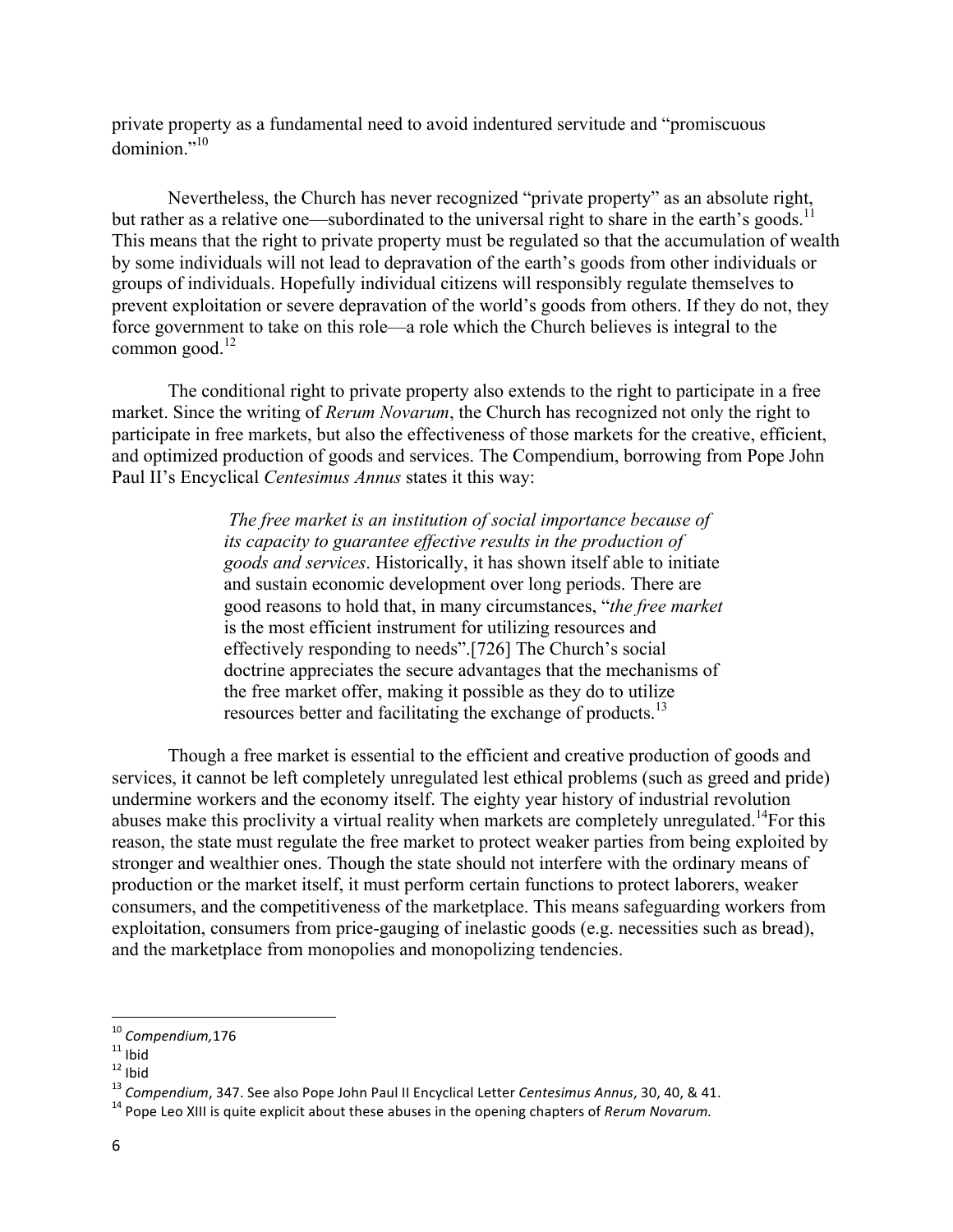CST uses two of its principles (discussed below) to provide guidance and balance in setting guidelines for state actions within the marketplace—the principle of subsidiarity and the principle of solidarity. The Compendium summarizes this "mean" by appealing to Pope John Paul II's *Centesimus Annus*:

> The action of the State and of other public authorities must be consistent with the principle of subsidiarity and create situations favourable to the free exercise of economic activity. It must also be inspired by the principle of solidarity and establish limits for the autonomy of the parties in order to defend those who are weaker. Solidarity without subsidiarity, in fact, can easily degenerate into a "Welfare State", while subsidiarity without solidarity runs the risk of encouraging forms of self-centred localism.<sup>15</sup>

Let us now return to the third principle of CST—universal destination of goods. We may now summarize the principle with the above two important qualifications. Every person, in light of his transcendent soul made in the image and likeness of God, has a right to share in the goods of this earth and cannot be deprived of the goods needed to sustain humanely himself and his family. This principle does not mean that everyone must share equally in the goods of this world. The requirements of private property and free markets as well as differences in productivity, initiative, creativity, and education will give rise to inequalities of wealth, property, status, and privileges. However, such inequalities cannot lead to exploitative, oppressive, and unjust working conditions, wages, and distribution of inelastic goods (i.e. necessities for life and family). Thus the universal destination of goods should not preclude private property or free markets, but private property and free markets cannot lead to exploitative, oppressive, or unjust conditions for any party.

The universal destination of goods further entails the preferential option for the poor. In his address to the bishops of Latin America in Puebla, Mexico, this phrase was used to denote the obligation of all Christians to use the means at their disposal to help alleviate the oppressive conditions of the poor—particularly through meeting their needs of food, shelter, and health care as well as education, communication, and technological advancement.<sup>16</sup> It also includes encouragement of the Church and influential citizens to rectify unjust and oppressive social and political structures (a mandate intrinsic to the principle of solidarity—see below IV.B.6). Whatever our status, we must be cognizant of the Gospel mandates to make a place in our heart, time, and action for the poor—whether it be through contributing funds, service to the less fortunate, exerting influence in the marketplace or politics, developing social entrepreneurial solutions, or other contributions befitting our talents, responsibilities, and abilities.

#### **II.D The Principle of Subsidiarity**

<sup>&</sup>lt;sup>15</sup> Compendium, 351. See also Pope John Paul II Centesimus Annus, 15

<sup>&</sup>lt;sup>16</sup> See Pope John Paul II, Address to the Third General Conference of Latin American Bishops, Puebla, Mexico (28 January 1979) in *Acta Apostolicae Sedis*, 71.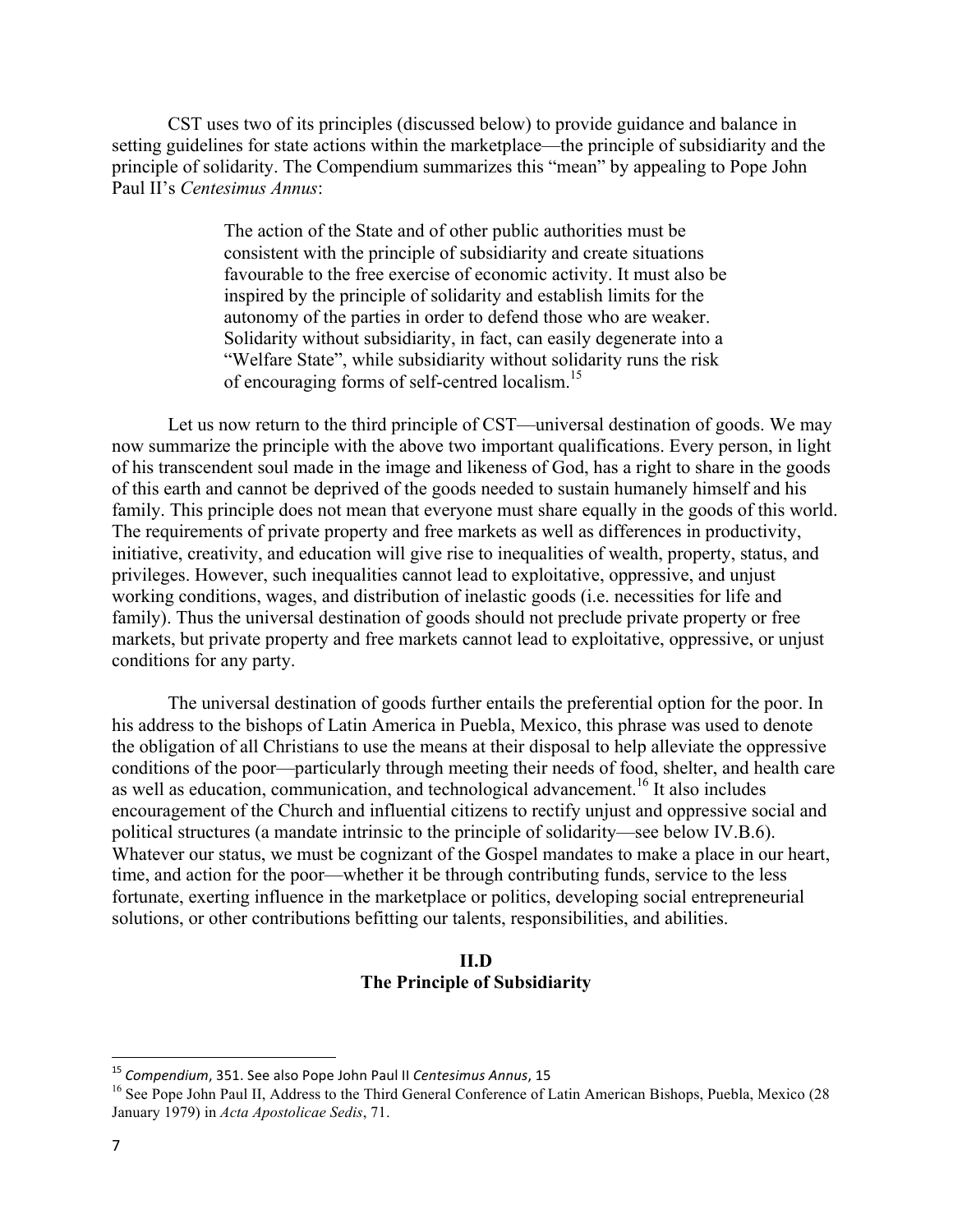The principle of subsidiarity is a foundation of Catholic social teaching that *Quadragesimo Anno* elevated to utmost importance in social philosophy.<sup>17</sup> It means that no higher (larger)social unit should undermine and absorb any lower (smaller)social unit—or stated the other way around, that preference for action within society should always be given to the lowest (the smallest) social unit that can accomplish it. For example if an individual or a family can accomplish a social action or duty, then they should be allowed to do it without interference from (or absorption into) a higher social unit (such as a community organization). Similarly if a local charity or a community organization can accomplish a particular social action or duty then it should be allowed to do it without interference from (or absorption into) a higher social unit (such as a city or state bureaucracy). Again if a local business can accomplish a social action for which it is designed, it should be allowed to do so without interference from a higher social unit (such as a state government).

The Church is interested in this principle for three reasons. First, she is interested in the autonomy of individuals as essential to the intrinsic dignity of transcendent beings made in the image of God. Without subsidiarity, higher social units would absorb the autonomy and the proper duties (and dignity) of individuals. Secondly, the Church is interested in the family—as the original unit through which love, religion, and morals are lived, practiced, and taught. Higher social units are perforce much less intimate than families, and they do not have the same care and specificity about religious and moral practice. To relegate family duties to community, city, or state organizations undermines this essential intimacy, care, and religious and moral practice which is deleterious to both individuals and society. Thirdly, the Church is interested in protecting community autonomy because local communities are much better suited to solve local problems than larger social units who care and understand far less than local communities.

Harkening back to *Rerum Novarum* and *Quadragesimo Anno*, the *Compendium* urges all authorities in higher governmental and societal positions to observe the principle of subsidiarity to fulfill their ethical duty to protect the autonomy, dignity, and proper functions of lower social units:

> *On the basis of this , all societies of a superior order must adopt attitudes of help ("*subsidium*") — therefore of support, promotion, development — with respect to lower-order societies*. In this way, intermediate social entities can properly perform the functions that fall to them without being required to hand them over unjustly to other social entities of a higher level, by which they would end up being absorbed and substituted, in the end seeing themselves denied their dignity and essential place.<sup>18</sup>

There is a tendency in complex societies to allow larger social units—and even the state—to absorb the functions and duties of lower social units. This has the effect of undermining individuality, more intimate associations among people, and more effective local associations by replacing them with more bureaucratic, less intimate and less effective higher ones. If we allow

<sup>17</sup> See Pope Pius XI 1931 *Quadragesimo Anno* in *Acta Apostolicae Sedis* Section 23. See also Pope John Paul II *Centesimus Annus*, 48.

<sup>&</sup>lt;sup>18</sup> Compendium, 186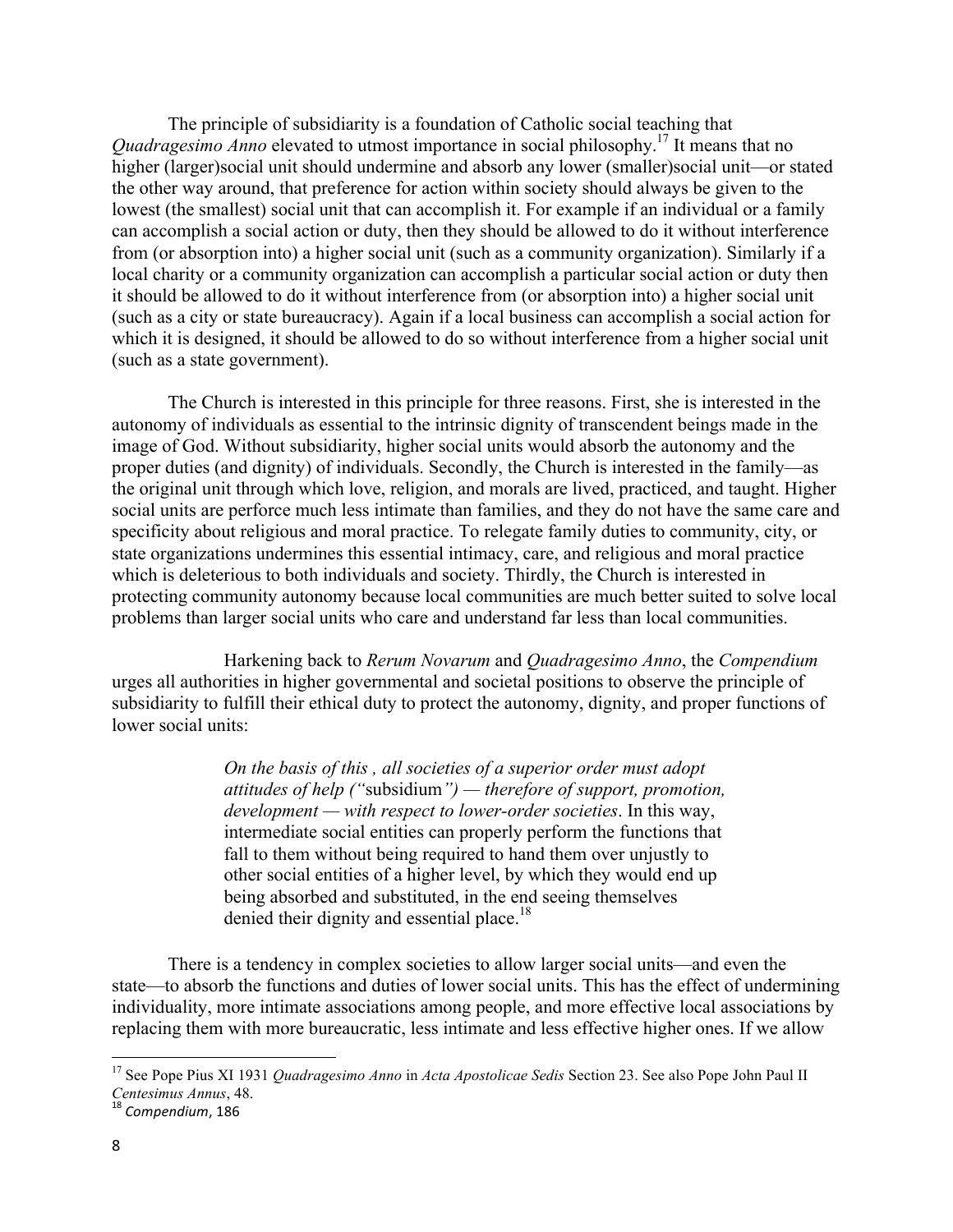larger social units to absorb the actions and responsibilities of smaller ones, we can expect to see a decrease in individual self-worth, individual initiative, familial intimacy, religious and moral practice, and local effectiveness. It is not enough for the Church to urge leaders within higher social, societal, and governmental units to observe their ethical duty toward subsidiarity. *All*  citizens must be vigilant about maintaining subsidiarity by insisting on individual freedoms, family autonomy and rights, and the proper duties of community organizations, individual businesses, and local governments.

In the previous subsection we noted that there seems to be an inherent tension between the principle of subsidiarity and the principle of solidarity, for the former seeks to vest authority and power in the lowest possible social units while the latter *seems* to vest authority and power in higher social units. As we shall see below (Section II.F), solidarity is not interested in vesting power and authority anywhere, but rather in seeking the common good and mutual care for as many as possible.

### **II.E Participation in Democracy**

Since *Rerum Novarum* (1891), the Church has been a champion of democracy and participation in democracy as not only a right, but a duty of every citizen. Democracy, as a *right* of citizens is derived from two more fundamental s-- the intrinsic transcendent dignity of every human being and the principle of subsidiarity. Alternatively, participation in democracy is a *duty* of every citizen. This is also derived from two more fundamental s—the principle of the common good and the universal destination of goods.

In order for the Church to maintain all four of its more fundamental s, She must at once urge every state and societal structure to observe every individual's right to self-governance and individual participation in the larger community—and She must also urge every citizen to participate in the democratic process not only by voting but by using every other means of participation (e.g. participation in local hearings, public discussions, and even protests) to urge civil authorities to take care of those who have less influence and social status.<sup>19</sup> She must also urge citizens to be vigilant about allowing people of influence to receive unfair and unearned privileges within the civil society that undermine justice and the common good.

#### **II.F The Principle of Solidarity**

Like the principle of subsidiarity, the principle of solidarity is viewed as a most fundamental social principle affecting every citizen's participation in social and civil structures as well as those social and civil structures themselves. Though solidarity is an ideal for all social and civil structures, it is first and foremost a moral virtue in every individual. We might define that virtue as a concern and determination to orient social and civil structures toward justice and the common good—and to find ways to change unjust social structures that are contrary to the common good. Summarizing *Sollicitudo Rei Socialis*, the *Compendium* describes it as follows:

<sup>19</sup> See *Compendium,* 190-191. See also Pope John II *Sollicitudo Rei Socialis,* 44-45. See also Pope John XXIII Pacem in Terris, in *Acta Apostolica Sedis* 55.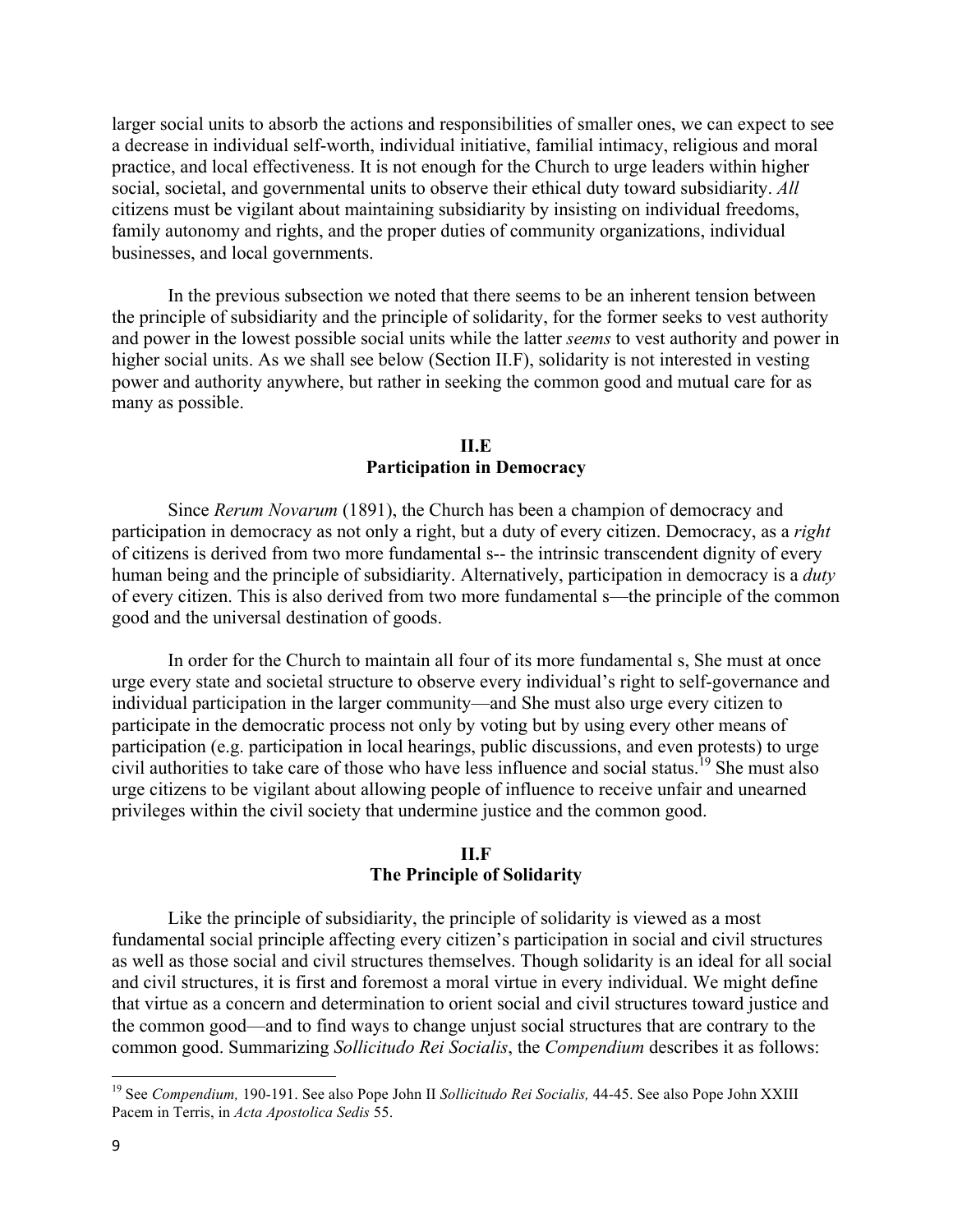*Solidarity must be seen above all in its value as a moral virtue that determines the order of institutions*. On the basis of this principle the "*structures of sin*" that dominate relationships between individuals and peoples must be overcome. They must be purified and transformed into *structures of solidarity* through the creation or appropriate modification of laws, market regulations, and juridical systems.<sup>20</sup>

The principle of solidarity applies not only to social structures of particular community, state, and nation, but also to social and market structures among nations throughout the world. This means that citizens must be vigilant about assuring that international market forces and global political structures are oriented toward justice and the common good—that is, that they do not exploit or oppress less wealthy and less influential peoples and nations. If they do, citizens should do what they can to rectify these unjust and oppressive relationships so that those nations have the opportunity to forge a way out of their economically and politically challenged conditions. Two particularly important vehicles for doing this are education and the introduction of inexpensive new technologies that will advance communication, agriculture, energy production, and banking/financing. Social entrepreneurship has been quite successful in accomplishing these objectives without making recourse to governmental solutions. There are dozens of examples of this new generation of social entrepreneurs, two of whom, for example, have affected the lives of hundreds of thousands of people in developing countries.<sup>21</sup> If citizens find it difficult to move the wills of governmental and international authorities, they might want to investigate this new generation of social entrepreneurs and find ways to support them.

#### **III.**

#### **Seven Societal Contexts in Which to Apply CST Principles**

There are seven major social contexts which Christian citizens must safeguard, maintain, and make more just through the application of the six principles of CST:

- 1. The family (discussed in Chapter 5 of the *Compendium*)
- 2. The working environment (discussed in Chapter 6 of the *Compendium*)
- 3. The economic/business community (discussed in Chapter 7 of the *Compendium*)
- 4. The political community (discussed in Chapter 8 of the *Compendium*)
- 5. The international community (discussed in Chapter 9 of the *Compendium*)
- 6. The environment (discussed in Chapter 10 of the *Compendium*)
- 7. The pursuit of peace and the situation of war (Section III.G).

<sup>&</sup>lt;sup>20</sup> Compendium, 193.

<sup>&</sup>lt;sup>21</sup> See for example the work of Iqbal Quadir (current professor at MIT) who started Grameenphone and Gonofone in his native Bangladesh making cell phone communication so inexpensive that it is available to almost everyone. See also the work of James Tooley who is currently organizing networks of inexpensive private schools throughout the world using a remarkable model of integrated private initiatives. Currently his and others' work is positively affecting the education of tens of thousands of students in developing countries. The model is described in his book *A Beautiful Tree* which won the Sir Anthony Fisher prize in the UK.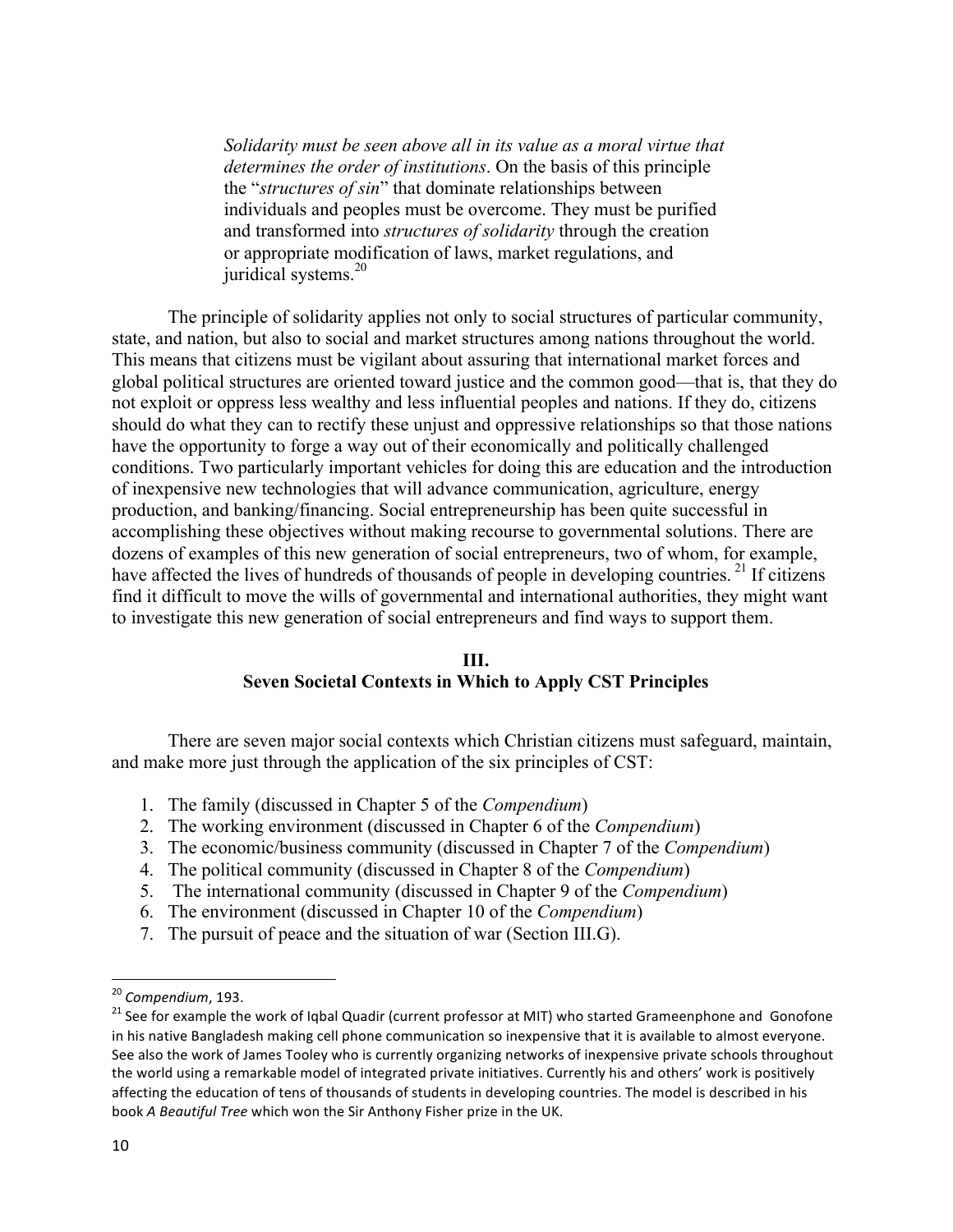We will discuss each in turn.

## **III.A The Family**

Family is foundational, and so also the sacrament of Marriage on which it is based, because it is the original and most influential context into which human life is born and formed, and the most fundamental constituent of local communities, societies, and the state.<sup>22</sup> Thus it is the culture of every person's origin and the building block and conduit of all other forms of culture and community. As noted above (with respect to the principle of subsidiarity), the family is the most intimate and caring social unit, imparting not only psychological and social stability, but also moral and religious teaching and practice. Therefore it is incumbent on all Christians not only to care for their own families, but also for the structure, stability, and welfare of all families within society.

In view of this, the Church recognizes the family to be the most foundational social structure, and sees the proper rearing of children—the bringing of new transcendent eternal life into the world—as its most important purpose. Thus the family (and the proper rearing of children) provides the basis on which the Church defines marriage and sexual morays. Yes—the Church derives its definition of marriage and sexuality from Jesus, but these teachings are seen within the context of the stability and proper functioning of the family. Hence, it should come as no surprise that the Church sees Jesus' teaching about the indissolubility of marriage within the context of providing a stable, loving, moral, and religious family in which to raise children. The centrality of family (and the raising of children—eternal and transcendent beings) goes beyond the ideal of indissolubility to issues such as having one male father and one female mother, the exclusivity of marital partners, and even the openness to children within marriage.

Furthermore, it should come as no surprise that the Church sees Jesus' teaching on sexuality within the more foundational context of its view of marriage and family. For Christ and the Church, sexuality is not an end in itself—it is a support for the exclusive, covenant love of marriage whose purpose is to provide a stable, loving, moral, and religious context for the raising of children. We might say, then, that the family (the generation and raising of transcendent eternal beings) is the foundation on which the Church builds its view of marriage—and that this view of marriage is the foundation on which She builds Her view of sexuality. Looking backwards, the Church's view of sexuality is derived from Her view of marriage which is derived from Her view of family—and is inseparable from them.

Interpreting Jesus' teaching about the intention of His Father to make sexual union the exclusive domain of covenant love in marriage, the Church views sexual relationships outside of marriage to be contrary to God's will. Inasmuch as God's will is oriented solely toward the good of human beings both in this world and toward the life to come, She holds that sexuality outside the marriage covenant (exclusive commitment) will undermine the maturity, capacity for love, generativity, and commitment to God for those engaging in it. In short, engaging in any sexual

<sup>22</sup> See Pope John Paul II *Familiaris Consortio.* See also *Compendium,* Chapter Five.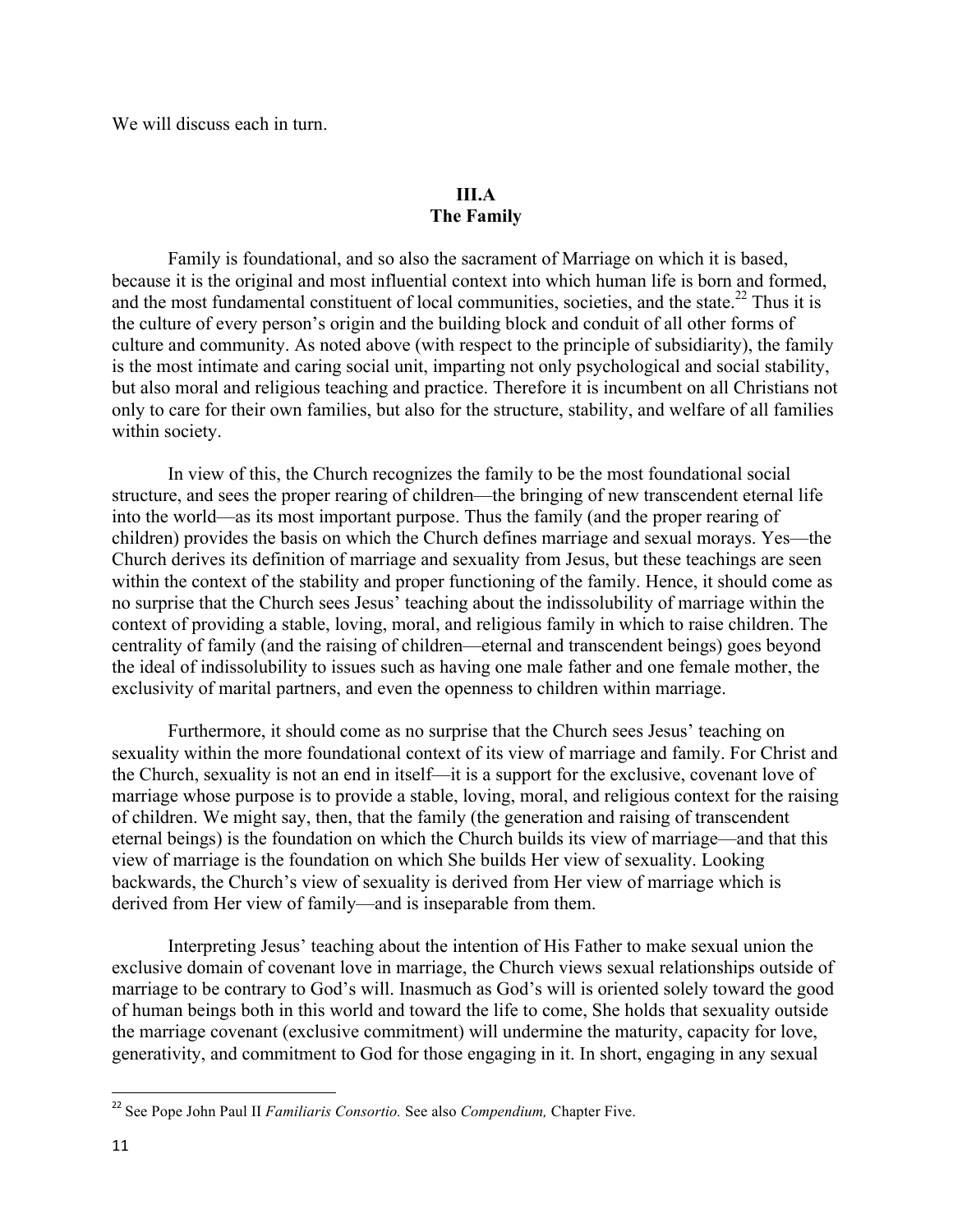relationship outside of the covenant love of marriage is destructive of the self, the capacity to relate to others, and our commitment to God. The idea that the Church should adapt to the contemporary view that sexuality can be an end in itself is tantamount to saying that the Church should ignore the teachings of Jesus and allow people to undermine their potential for covenant love, family, and commitment to God. Obviously, the Church is obligated by Jesus' mandate to Her and the conscience of its leadership to support God's custody over sexuality. Thus She will always teach the indissolubility of marriage and the sole place of sexuality within marriage.

So what must Christians do to uphold and promote the family within society?

- 1. Enter into marital relationships with the intention of exclusive, and indissoluble commitment to each spouse and to be open to bearing and raising children.
- 2. Provide an example to friends and community of good marriage and the raising of children.
- 3. Practice and uphold Jesus' and the Church's view of exclusive indissoluble marriage and the proper place of sexuality within it.
- 4. To use the principle of subsidiarity to protect the autonomy and dignity of the family within the larger social context.
- 5. To help other families with advice, friendship, and other forms of support.

There is one more dimension of upholding the family to which Pope John Paul II calls us—namely to do everything within our power to create a culture of life.<sup>23</sup> Inasmuch as bearing and raising of children is the most important purpose of family, it is incumbent on Christians to build a culture in which the sacredness and preciousness of life is recognized, appreciated, and supported. Without this culture of life (i.e. a culture of death), we can expect that the intrinsic transcendental dignity of every child will not be recognized, let alone appreciated and supported. Quite the opposite—children will be "under attack", and as we can see, the killing of innocent preborn children will not only be permitted, but hailed as a great social triumph.

Furthermore, we can expect that families with large numbers of children will also come under scrutiny—and may also be marginalized socially and civilly. This will allow society to promote "more noble" objectives than bringing eternal transcendental life into the world—such as increased wealth, social status, disposable income, and creature comforts. This trend will lead inevitably to an increased concern for Level One (materialistic and sensual) objectives and Level Two (ego-comparative) objectives—and a concomitant decline in Level Three (contributive and generative) objectives and Level Four (transcendent and religious) objectives. As the culture becomes more egocentric and narcissistic, the society which it animates will grow weaker and less unified. This trend is already having significant consequences throughout Europe, and is beginning to manifest itself in the United States and Canada. Even as these negative cultural and societal consequences are becoming increasingly apparent, the myth of overpopulation continues to be promulgated by some cultural leaders who simply ignore the data of increased per capita wealth amidst rising population due to significant advances in the technology of agriculture, energy production, communication, education, and structural engineering.  $^{24}$  If we are to uphold

<sup>23</sup> See Pope John Paul II *Evangelium Vitae*

<sup>24</sup> See Paul Zane Pilzer 1991 *Unlimited Wealth*: *The Theory and Practice of Economic Alchemy* (New York: Crown)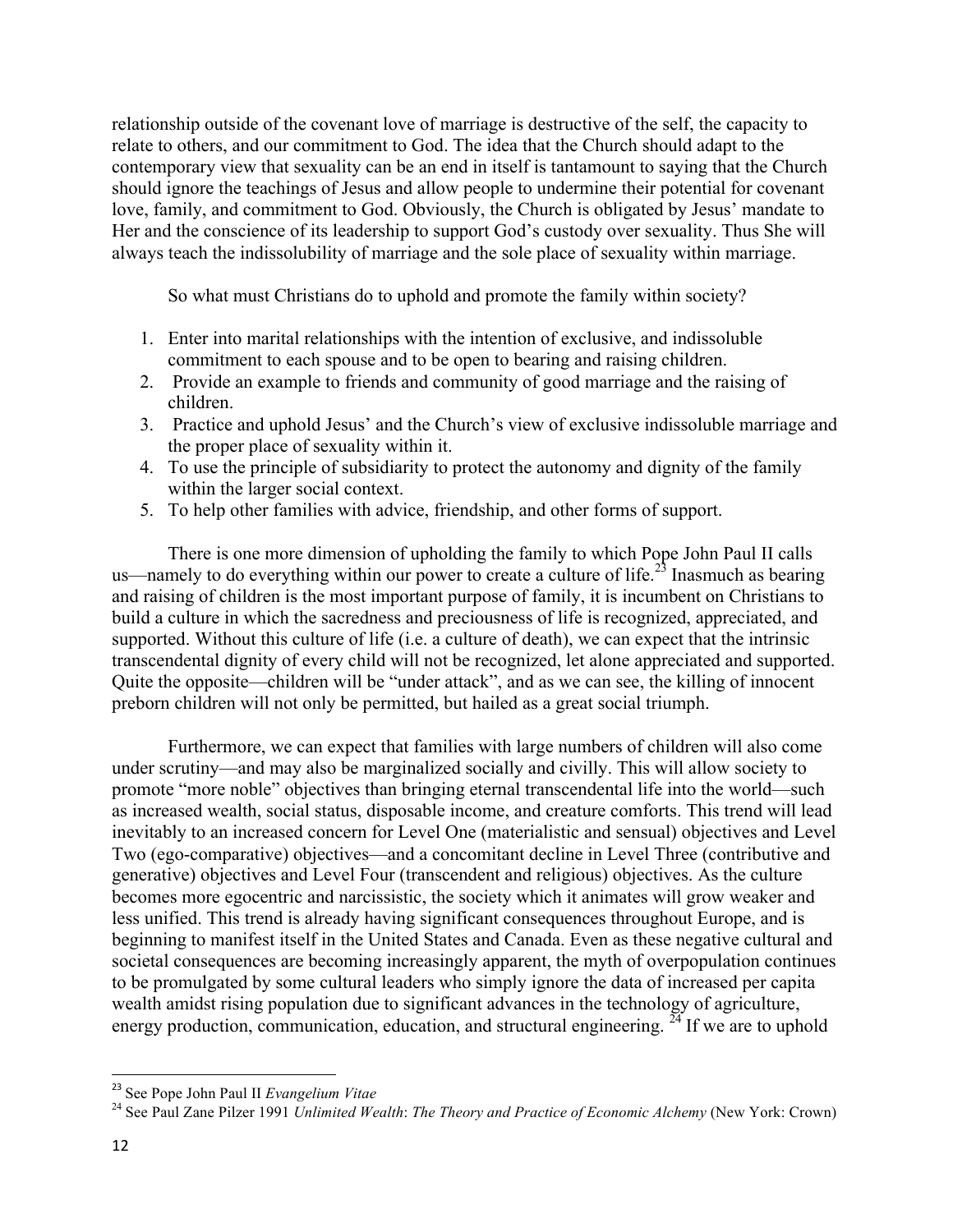the family, the significance and value of children, and the lives of the unborn, we will have to put Catholic Social Teaching into action in three other ways within the culture:

- 1. Use the six principles of Social Ethics (given above in Section I) to defend the life, personhood, and inalienable rights of the unborn—and to reverse the legal decisions upholding abortion,
- 2. Uphold the rights and inestimable dignity of children within the culture and the state by challenging the myth of overpopulation and other sophistical arguments against children.
- 3. Promoting the transcendental dignity (and transphysical soul) of human beings and helping others to make the transition from Level One-Level Two purpose to Level Three-Level Four purpose (see the conclusion to this book, Section II).

In light of the above, we cannot afford to naively hold that we are promoting social justice and upholding Catholic social teaching without being strong advocates of the Church's teaching on family and children, for if the fundamental value and dignity of family and children is culturally and societally undermine, the society will soon move to a dominant Level One-Level Two culture. Moreover, its most fundamental social unit will be undermined, and the value of its most precious constituent—its children—undervalued. As will be explained in the conclusion to this book, this portends an aggressive, callous social environment leading to a societal implosion. This societal fabric will weaken the opportunities to apply any of the six principles of Catholic social teaching, for the intrinsic transcendental dignity of every human person—the foundation of the other five s—will be unappreciated and perhaps unrecognized. Let us resolve then to uphold the dignity and value of children and the family at least as much as the other five social contexts of Catholic social teaching—the working environment, the economic/business community, the political community, the international community, and the environment.

### **III.B The Working Environment**

The Old Testament, Jesus, St. Paul, and the Church, all attest to the importance and dignity of work in our temporal and even spiritual lives. Using one's gifts, time, and talents create and produce goods and services to help sustain the lives of others in the community is intrinsically good and an integral part of life's purpose. <sup>25</sup>

The abuses of the Industrial Revolution moved Pope Leo XIII to write the first social encyclical *Rerum Novarum*, to protect the dignity of workers, prevent their exploitation, uphold their right to organize, and to assure humane working conditions and just wages. The Pope's intention was not only to rectify the abuses of unregulated capitalism, but also to present a Christian alternative to Marxism and Fascism which were becoming more popular in their attempts to correct the abuses of unregulated capitalism. To do this, the Pope crafted a middle course substituting government regulations and labor unions for Marxism's state ownership of the means of production.<sup>26</sup> The *Compendium* summarizes the contribution of Rerum Novarum as

<sup>25</sup> See *Compendium*, 261-266.

<sup>26</sup> See Pope Leo XIII *Rerum Novarum* in *Acta Leonis XIIII*, 10-11. See also Pope John Paul II's Encyclical Letter *Laborem Exercens,* 1-6 which sums up the prophetic nature and accomplishments of *Rerum Novarum*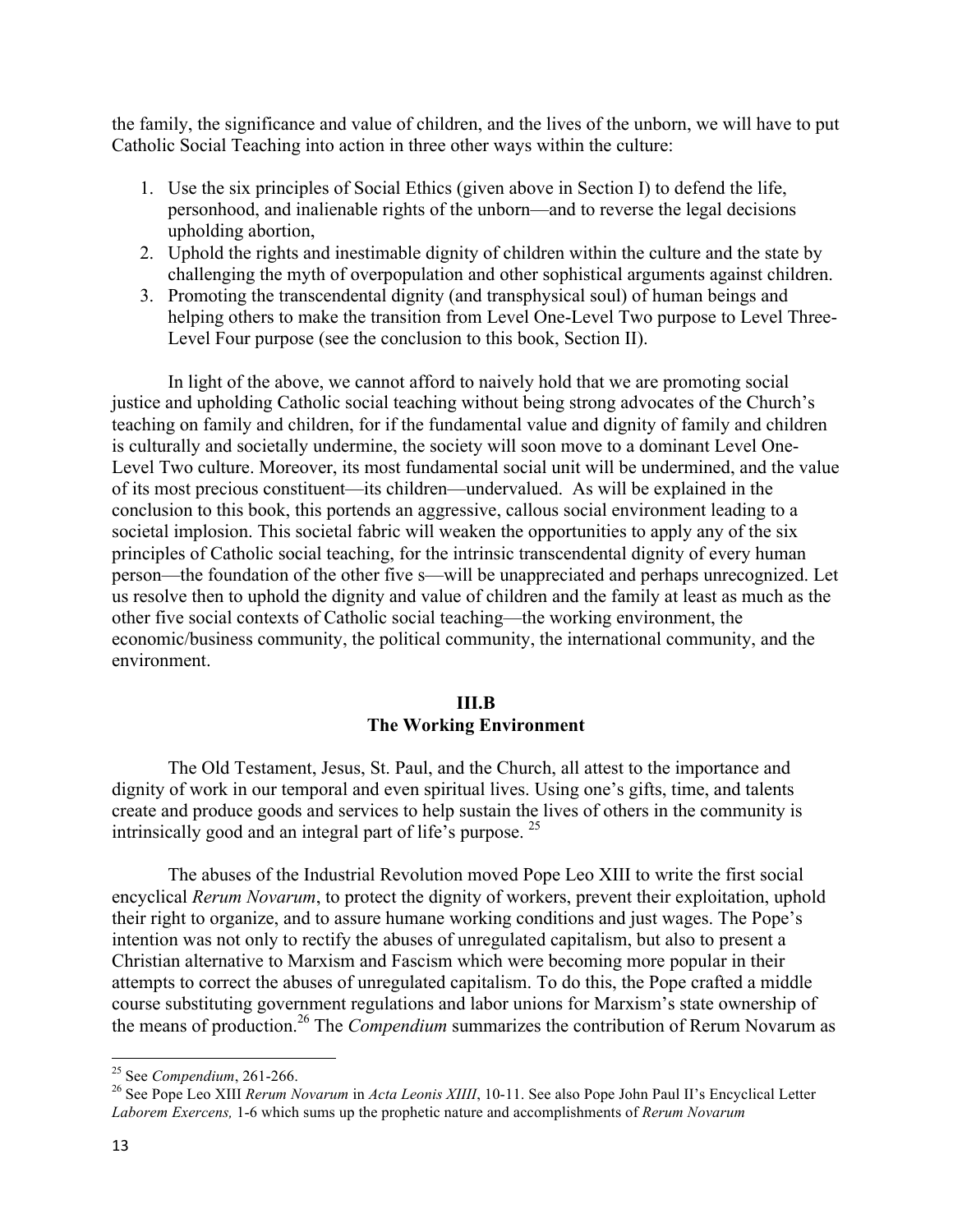follows: "*Rerum Novarum is above all a heartfelt defence of the inalienable dignity of workers*, connected with the importance of the right to property, the principle of cooperation among the social classes, the rights of the weak and the poor, the obligations of workers and employers and the right to form associations." <sup>27</sup> Building on this foundation, Pope Pius XI (*Quadragesimo Anno)*, and Pope John Paul II (*Centesimus Annus and Laborem Exercens*) elaborated what might be called a constitution of the rights and duties of labor and laborers. They address the following four major issues:

- 1. The dignity of work (including the proper relationship between labor and capital and the proper relationship between labor and private property)<sup>28</sup>
- 2. The right to work (including the role of the state in promoting it, the proper relationship between family and work, and the rights of special groups—children, women, immigrants, and agricultural workers $)^{29}$
- 3. The rights of workers (including just remuneration, humane working conditions, and the right to organize and the right to strike) $30$
- 4. Solidarity among workers (including the importance of unions and other labor associations) $31$

Next to its prolific work on the intrinsic transcendental dignity of every human being and the dignity and rights of the family, Catholic social teaching has distinguished itself in its defense of the dignity and rights of workers. It was the initial point from which Pope Leo XIII entered the world of Catholic social teaching, and it remains one of its major pillars to the present day because of the centrality of work—along with the family—in human dignity, rights, and fulfillment.

## **III.C**

## **The Economic/Business Community**

Some economists have proffered the myth that the "science of economics" is morally neutral, because it simply assesses the results of its dispassionate laws (the laws of supply and demand, microeconomic analysis and macroeconomic analysis). The objective of microeconomic analysis is to find the ideal price, quantity, and means to produce various products, while the objective of macroeconomic analysis is to determine the money supplied, lending rates, and other aggregate features of the economy necessary to avoid recession and unacceptable rates of inflation. Though these enterprises at first seem more quantitative than ethical, the devil lies in the details. There are countless dimensions of economic analysis that must be subject to the scrutiny of ethical s, particularly those that effect competitiveness among firms, humane wages (as opposed to ideal wages to optimize productions), prices of inelastic

<u> Andrew Maria (1989)</u>

*Novarum Acta Leonis*, 11; Pope John Paul II *Laborem Exercens*, 9,10,12,14,16,17,& 18.

<sup>27</sup> *Compendium,* 268.

<sup>28</sup>See Pope John Paul II *Laborem Exercens* 4,6,11,12,14, & 19; also Pope Pius XI *Quadragesimo Anno* AAS, 23; Pope John Paul II *Centesimus Annus* 31,32,41, & 43. See also the summary of these in *Compendium* 270-286. <sup>29</sup> See *Compendium*, 287-300. See also Second Vatican Council *Gaudium et Spes*, 26; Pope Leo XIII *Rerum* 

<sup>30</sup> See *Compendium* 301-304; Pope John Paul II *Laborem Exercens* 18 &19; Second Vatican Council *Gaudium et Spes* 67-68.

<sup>31</sup> See *Compendium* 305-309; Pope John Paul II *Laborem Exercens* 8,10, & 20; Second Vatican Council *Gaudium et Spes* 68.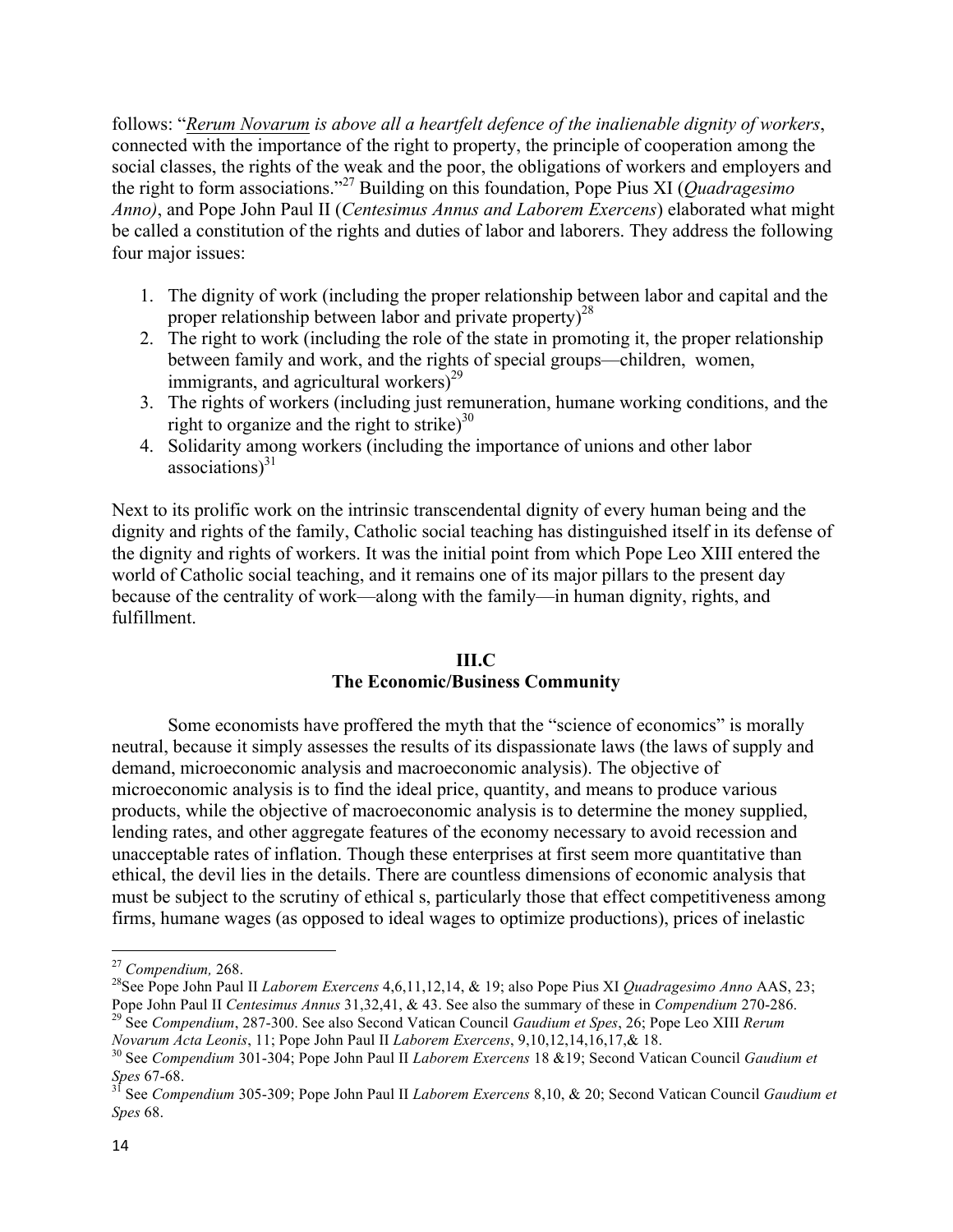goods (necessities), accessibility of credit, and several other areas. Economic laws are designed to find the most efficient ways of doing things—ideal prices, ideal quantities, ideal levels of credit, etc. But these efficiencies can, as the Industrial Revolution showed us, the incredibly exploitative—toward workers, the poor, and those without political influence, etc. These gray areas require considerable ethical scrutiny which incited the Church to provide some basic guidelines. The *Compendium* summarizes the intent of these guidelines as follows:

> Just as in the area of morality one must take the reasons and requirements of the economy into account, so too in the area of the economy one must be open to the demands of morality: "In the economic and social realms, too, the dignity and complete vocation of the human person and the welfare of society as a whole are to be respected and promoted. For man is the source, the centre, and the purpose of all economic and social life". $32$

The Church has no wish to modify the laws of economics or the methods for financing and initiating business enterprises. However it is exceedingly interested in assuring that economists, financiers, and business owners do not narrow the focus of business enterprises to the most efficient means and ends of production—or to the maximization of shareholder wealth. In this sense, the Church separates itself from a vision of economics like that of Milton Friedman who declared that "the business of business is to maximize shareholder wealth."<sup>33</sup> Instead, the Church proposed, long before it became popular, a "stakeholder" view of business, which holds that the objective of business is to maximize shareholder wealth while respecting and contributing to its stakeholders—that is, its customers, employees, vendors, and community (including its surrounding environment). According to Richard DeGeorge, "A stakeholder analysis of an issue consists of weighing and balancing all of the competing demands on a firm by each of those who have a claim on it, in order to arrive at the firm's obligation in a particular case."<sup>34</sup>

Pius XI long ago recognized that customers, employees, and community have a *claim* on business enterprises because of their contributions to it. Every business executive has the responsibility of assessing these claims and responding to them within the scope of establishing efficient means of production and competitive profits for its investors. It should be mentioned, that this way of doing business has been found to be a far better model for guaranteeing the long term liability of a business—and therefore for guaranteeing *long-term shareholder wealth*. Why? Because customers who believe they have been treated with fairly will return to purchase more. Employees who believe they have been treated fairly will not only have high morale and loyalty, but also contribute creativity, personal initiative, and higher effort to company objectives. Community members who believe that they have been treated fairly attempt to accommodate

<sup>32</sup> *Compedium*,331.

<sup>&</sup>lt;sup>33</sup> This is called the "Friedman Doctrine" which says that the only social responsibility of any company is to maximize profits and to assure that some of those profits are distributed to the shareholders—nothing more. See Milton Friedman 1970 "The Social Responsibility of Business is to Increase its Profits" in the *New York Times Magazine* (September 13, 1970).

<sup>34</sup> Richard DeGeorge 2009 *Business Ethics (7th Edition)* (Pearson) p.192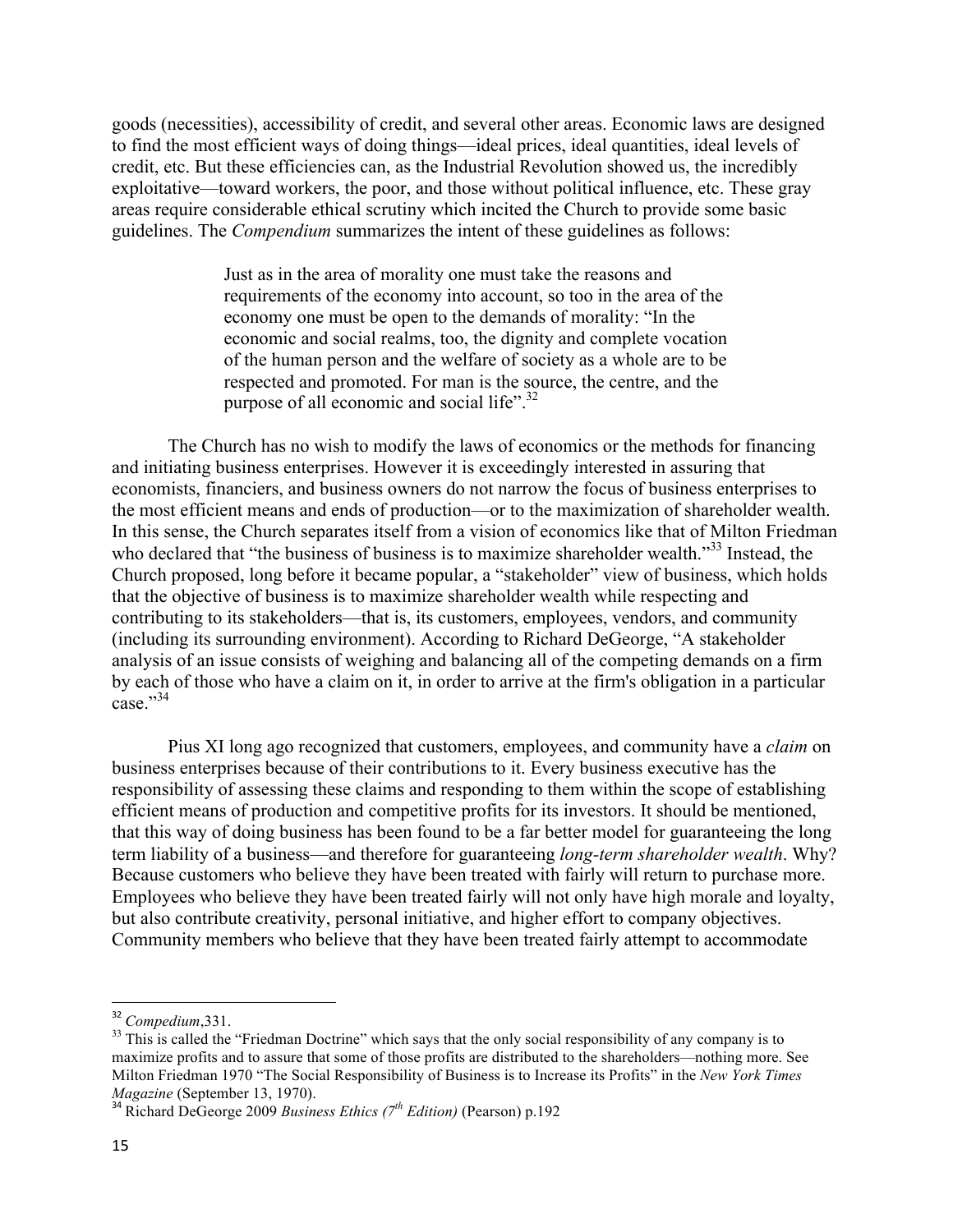those businesses and provide incentives for them to grow, etc. Thus stakeholder analysis is not only good ethics, it is also good business.<sup>35</sup>

Though the Church uses different language to speak about stakeholder analysis it covers all of its major points:

1. Business owners have an obligation to serve the interests not only of the shareholders, but also those who contribute to and are affected by it. The *Compendium* states it this way,

> In this personalistic and community vision, "a business cannot be considered only as a 'society of capital goods'; it is also a 'society of persons' in which people participate in different ways and with specific responsibilities, whether they supply the necessary capital for the company's activities or take part in such activities through their labour  $36$

2. Business owners are responsible not only for establishing the most efficient means of production and the increase of profits, but also for guaranteeing the personal dignity and rights of all those who work for it or relate to it. The *Catechism of the Catholic Church* states the following:

> Business owners and management must not limit themselves to taking into account only the economic objectives of the company, the criteria for economic efficiency and the proper care of "capital" as the sum of the means of production. It is also their precise duty to respect concretely the human dignity of those who work within the company*.* 37

- 3. Civil authorities have a right to tax and impose regulation on private enterprises in order to prevent exploitation, provide social goods, protect competition, and assure fair practices to customers, employees, and other stakeholders. The *Compendium* phrases it as follows:
- 4.

With a view to the common good, it is necessary to pursue always and with untiring determination the goal of a proper equilibrium between private freedom and public action, understood both as direct intervention in economic matters and as activity supportive of economic development. In any case, public intervention must be carried out with equity, rationality and effectiveness, and without replacing the action of individuals, which would be contrary to their right to the free exercise of economic initiative.<sup>38</sup>

<sup>35</sup> See Robert Spitzer 2000 *Spirit of Leadership: Optimizing Creativity and Change of Organizations*(Seattle: The Pacific Institute Press) pp.295-308

<sup>36</sup> *Compendium*, 338. See also Pope John Paul II *Centesimus Annus*, 43.

<sup>37</sup> See the *Catechism of the Catholic Church*, 2432

<sup>38</sup> Compendium, 354. See also Pope John Paul II *Centesimus Annus*, 43.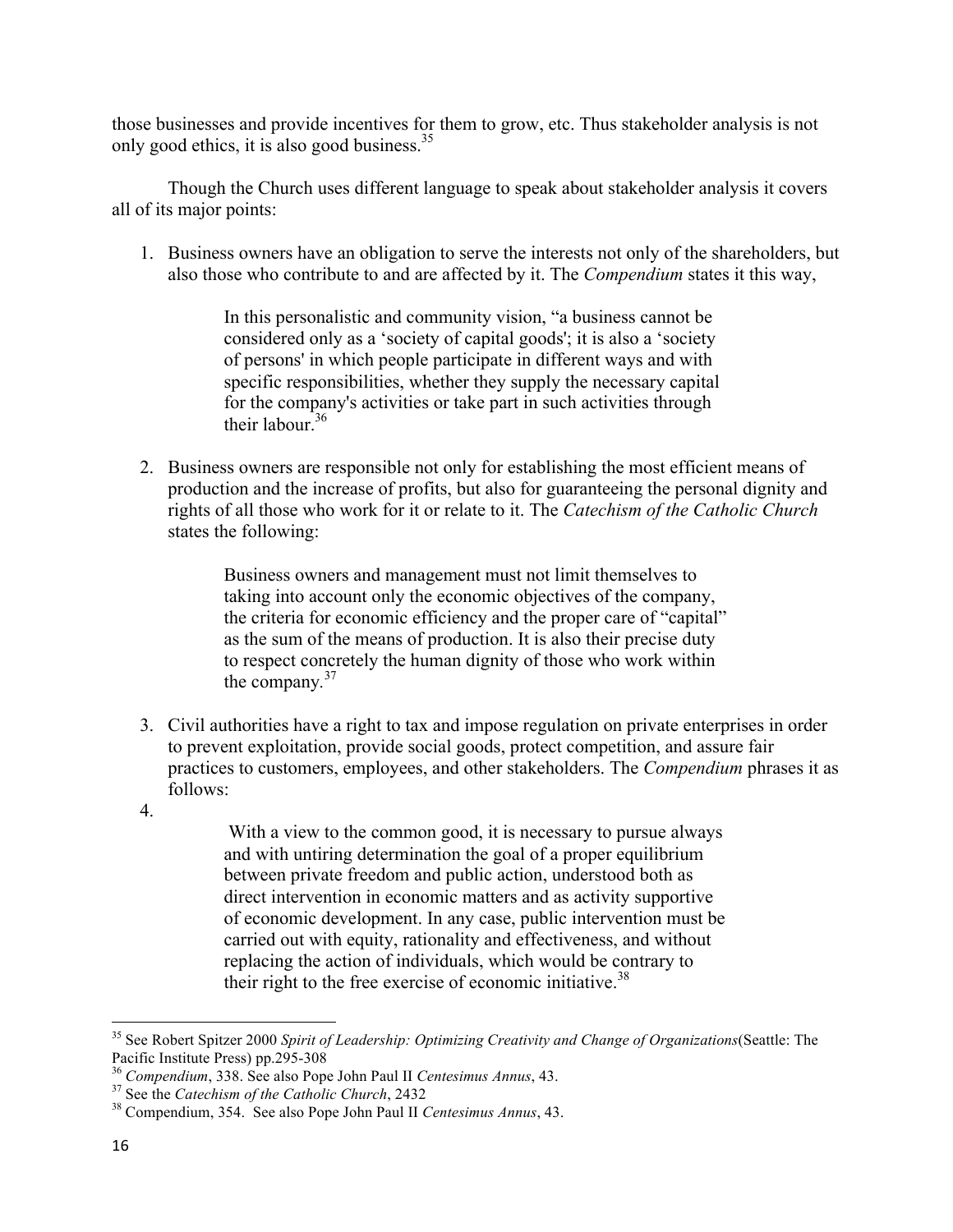See also Pope John Paul II *Centesimus Annus*, 43.

5. Private non-profit organizations (NGOs) are essential to supplying social goods to the needy as well as education and spiritual goods for citizens. The state should observe the principle of subsidiarity and allow private non-profits the space to raise funds and to provide social, educational, and religious goods as they see fit to enhance the lives and spirits of citizens. There is good reason to believe that the intrinsic motivation of the leaders of these non-profits is much higher than state officials. Moreover, the state should not deliver religious or spiritual benefits or try to take over all educational endeavors.<sup>39</sup>

As can be seen, CST's approach to business and the economy is one of ethics and balance—that is, introducing ethical objectives into the marketplace alongside of stakeholder analysis and a balance between private enterprise, civil authorities, and private non-profit organizations.

#### **III.D The Political Community**

Since the time of St. Augustine, the Church has explicitly recognized that the political community is not a higher reality than the individuals that constitute it.<sup>40</sup>Furthermore human persons cannot be reduced to mere social units, political units, or economic unit within the political community. The political community arises out of the individual persons who assent to it and it is for those individuals as well as those who are affected by it both inside and outside its boundaries. We might say that the perennial Catholic social teaching is similar to the declaration of Abraham Lincoln that government, is "of the people, by the people, for the people ...<sup>41</sup> The origin of the declaration may by now be clear—the principle of the intrinsic transcendent dignity of every human being combined with the principle of subsidiarity.

In view of this prioritization, the Church has and will always reject any form of totalitarianism, Marxism, extreme socialism, or extreme statism. These forms of political community not only eclipse the freedom and dignity of the individual and violate the principle of subsidiarity (absorbing family, community, non-profit, and local government prerogatives into its generic influence), but also detract from creativity, personal initiative, and efficient production within the marketplace. To avoid these extremes, CST advocates a democratic form of government that is complemented by a strong sense of individual rights which are adjudicated by a court system responsible for upholding those rights.

Catholic social teaching begins with the cornerstone of political community—the individual, social, transcendent human being. The *Compendium* states it as follows:

> The human person is the foundation and purpose of political life. Endowed with a rational nature, the human person is responsible

<sup>39</sup> See *Compendium*, 357

<sup>40</sup> See St. Augustine *The City of God* (New York: Image/Doubleday) Book XIX; pp 427-482

<sup>41</sup> Abraham Lincoln "Gettysburg Address."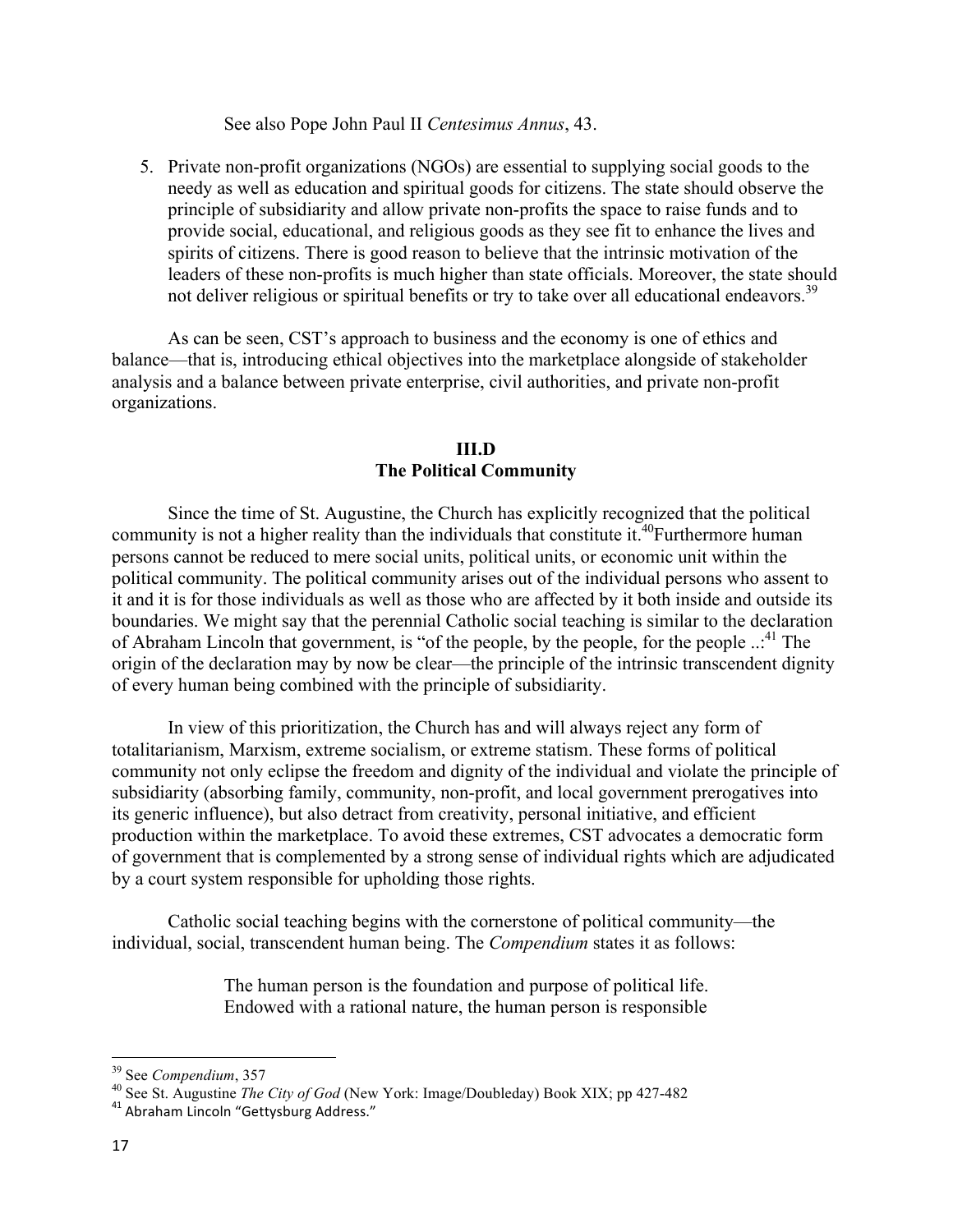for his own choices and able to pursue projects that give meaning to life at the individual and social level. $42$ 

In a democracy, the will of the political community is determined by a plebiscite or by representational government (whose officials are elected). This has the good effect of allowing the will of the people to determine the common good for the nation. Remarkable as democracy is, it has one major drawback—it is not necessarily based on the will of *all* the people, but rather the *majority* of the people. This leaves those in the minority in a vulnerable position, because even in the best democracy, the majority could abuse, marginalize or ostracize people who are in a minority position. These minorities could be ethnic minorities, religious minorities, socioeconomic minorities, and political minorities. So how can they be protected?

Recall from Section I above, that three Catholic thinkers—St. Augustine, St. Thomas Aquinas, and Fr. Francisco Suarez-- discovered the solution to this problem of potentially extreme injustice—namely, the inalienable rights to life, liberty, the pursuit of happiness, and property, which belong by nature to every human being in order to guarantee their just desserts and claim to minimal justice. The state does not give these rights to anyone—they belong to everyone by their very human existence. If the state does not give them, then the state cannot take them away—unless they have been used to harm the rights of others. Moreover, these rights are based on every human beings just claim to minimum justice, and as we have seen from St. Augustine, justice is higher than the positive law. If the positive law contradicts justice, then the positive law is "no law at all," and should not be enforced or obeyed. Why is this important? Since individual rights are higher than the positive law, then the power of the state must uphold them for everyone—even if the will of the majority is to ignore or reject those rights. Thus, inalienable rights are the invaluable safeguard for protecting all minorities—and adjudicating minorities' claims against the state, its laws, or the manifest will of a majority which is contrary to those rights. $43$ 

The political community's responsibilities do not stop at protecting and promoting the inalienable rights of its citizens. It is also responsible for promoting the *common good* among them. This means providing social goods (such as roads, water, police protection, defense), for all individuals within its boundaries, taking special care to protect the rights of everyone *equally*. Thus the political community must guarantee an atmosphere where every individual has access to the necessities of life, education, dignified work, and entrance to the free market so that he can exercise his creativity, personal initiative and practical efforts to sustain and enhance himself, his family, his community, and his religion. $44$ 

Since the Catholic Church holds that the sovereignty of a social group or nation rests in the people as a whole, and that the people can vest this sovereignty in elected representatives, and that these representatives must be sworn to uphold the inalienable rights of all people while seeking to represent the majority, She advocates for a constitutional democracy sworn to uphold both the inalienable rights of individuals as well as defined constitutional rights.<sup>45</sup>

<sup>&</sup>lt;sup>42</sup> Compendium, 384. See also Second Vatican Council Gaudium et Spes, 25

<sup>&</sup>lt;sup>43</sup> This is summarized in the *Compendium* 387-398.

<sup>&</sup>lt;sup>44</sup> See the *Compendium*, 389

<sup>&</sup>lt;sup>45</sup> See *Compendium*, 394-395.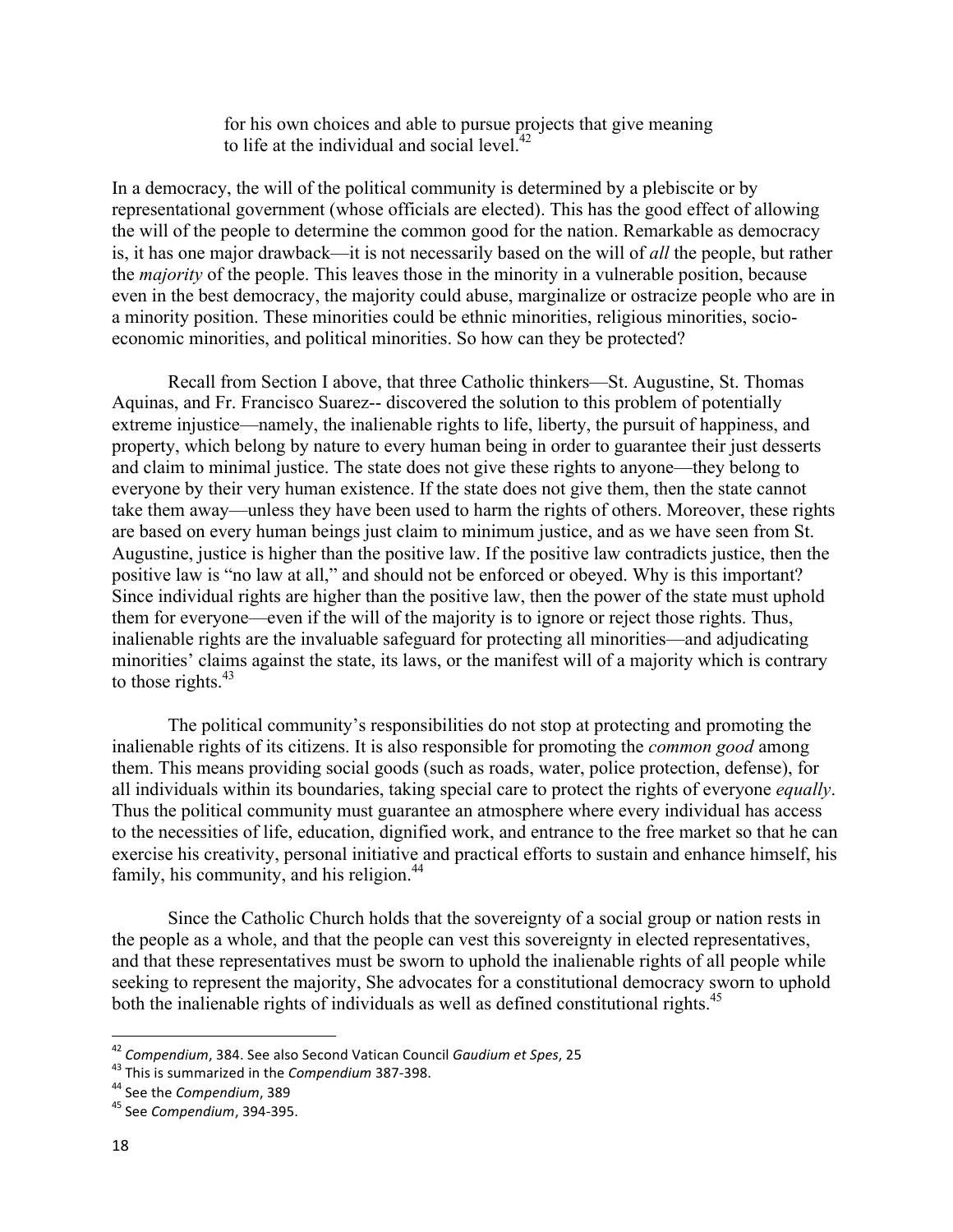Beyond this, the Church insists that the people as well as their elected representatives are bound by the moral order—that is to adhere to the basic, universally recognized prescripts of justice, so that no political official should violate the silver rule (due unnecessary harm) deprive a person without cause of life, liberty, and property, deprive a person of what is justly owed to them or belongs to them, or act in a way which is clearly contrary to the accomplishment of the common good. As explained above (Section I), these prescriptions of justice do not have to be explicitly assigned to political authorities by the positive law, because they belong to the natural law written in the hearts of every human being—what legal authorities would call "bonum per se" (the good in itself) and "malum in se" (evil in itself). <sup>46</sup>

The Church holds that the prescripts of the natural law are sufficiently evident that reflective citizens should be able to recognize when the positive law violates these evident prescriptions of natural justice. If citizens recognize such a violation of the natural law by the positive law, they have the right to conscientious objection—to refrain from doing what they believe in conscience is fundamentally unjust or immoral.<sup>47</sup> Furthermore, Christians also have the right to resist positive laws that violate the prescripts of natural justice through civil disobedience.  $48$ 

Catholics who aspire to political office should do so only with the intention to maintain the precepts of natural justice, to defend the inalienable rights of everyone, and to pursue the common good. Political office should never be used to aggrandize oneself, bring undue privileges, or to give some constituents unfair advantage over others for the sake of monetary rule engaging in bribery or any form of corruption is immoral.<sup>49</sup>

The media can be an indispensable help for informing the constituents of a democracy about issues and candidates, but it could also be a manipulative propaganda machine if it is motivated by ideology and/or profits. Therefore it is incumbent upon the leaders of the media establishment to present the truth about issues and candidates, trying to avoid deception by either omission or commission. Leaders of the media establishment should be concerned to promote the common good, be fair, and to avoid undermining various points of view to promote personal preferences or ideology.<sup>50</sup>

"Society" refers to the conglomerate of free associations of people within a political community. Hence, a society is constituted by religious associations, ethnic associations, sociopolitical associations, business and economic associations, and cultural associations. These associations have the right to exist within a political community so long as they do not violate the inalienable rights or precepts of natural justice of its citizens. A "state" is a political community (within a particular geographical boundary) with a governing body having political authority to legislate, administrate, and to render legal judgements. A state in which the political

 $46$  In US Law and Common Law, ignorance is no excuse for violating a precept considered to be "malum in se." It should be recognized as wrong by any person of conscience.

<sup>&</sup>lt;sup>47</sup> See Compendium, 399.

<sup>&</sup>lt;sup>48</sup> See Compendium, 400.

<sup>&</sup>lt;sup>49</sup> See Compendium, 412-413.

<sup>&</sup>lt;sup>50</sup> See Compendium, 416.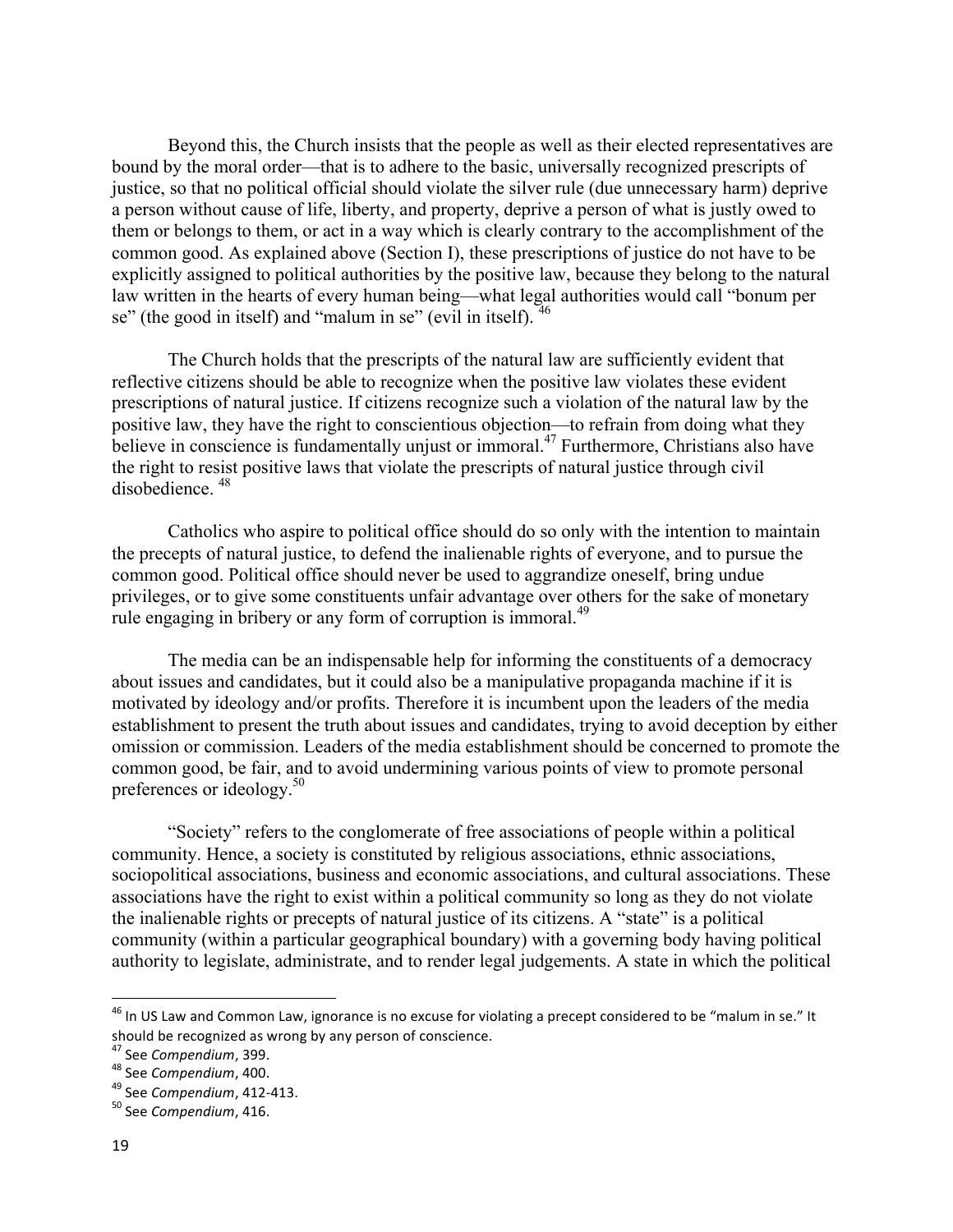community has *freely vested* its sovereignty in a government and political authorities is a "democratic state," but a state in which political authority is imposed on the political community by external force is a "totalitarian state." The Church is opposed to the repression of freedom and the imposition of authority on a political community—and so She is opposed to totalitarian states.

The Church teaches that society (and the free associations that constitute it) is of more fundamental importance than the state. It gives the state its purpose, and not vice versa. Therefore, the society can never be viewed as a mere extension of the state, and the state cannot suppress it or the many groups constituting it unless one or more of those groups violates the precepts of natural justice or inalienable rights of its citizens.

As noted above, every state must be open to all free associations that respect the inalienable rights and the precepts of natural justice of its citizens. Therefore every *religious* association has the right to exist in any legitimate state. The principle of the intrinsic transcendent dignity of every human being requires freedom of religion within any legitimate state. This means that any person within the state should be allowed to practice his religion so long as that practice does not violate the inalienable rights or precepts of natural justice of other people. Furthermore, the state should not encourage or give undue influence to any religion or to secularism (non-religiosity).<sup>51</sup> This corresponds quite closely to the first amendment of the U.S. Constitution: "Congress shall make no law respecting an establishment of religion, or prohibiting the free exercise thereof;"

Within the scope of the freedom of religion, the Catholic Church deserves the right to be independent and self-governing, free of influence or coercion from the state similarly, the Church must respect the autonomy and self-governance within a democratic state that uphold inalienable rights. The Church should not ask the state to give it preference in particular rulings, laws, or judgements. However, the Church has the right to point to moral failings within the states (that violate the inalienable right so or the precepts of natural justice of the people within its boundaries). This closely resembles the so-called doctrine of the separation of Church and state. <sup>52</sup> This separation between Church and state does not entail non-cooperation. Indeed, the Church and the state should cooperate with each other to best serve the needs of its citizens and the common good. In sum, the Church and the state should cooperate with one another for the individual and common good so long as this cooperation does not lead to favoritism of one religion over another or to the restriction of particular religions or religious liberty.<sup>53</sup>

## **III.E The International Community**

CST defines the international community as follows:

<sup>&</sup>lt;sup>51</sup> See Compendium, 421-423. See also Second Vatican Council Dignitatis Humanae, 1-7.

 $52$  This phrase was first used by Thomas Jefferson to interpret the first amendment of the Constitution (in a letter in 1801 to the Danbury Baptist Association) since that time it has been cited frequently by the Supreme Court (see Reynolds v. US).

<sup>&</sup>lt;sup>53</sup> See Compendium, 424-425.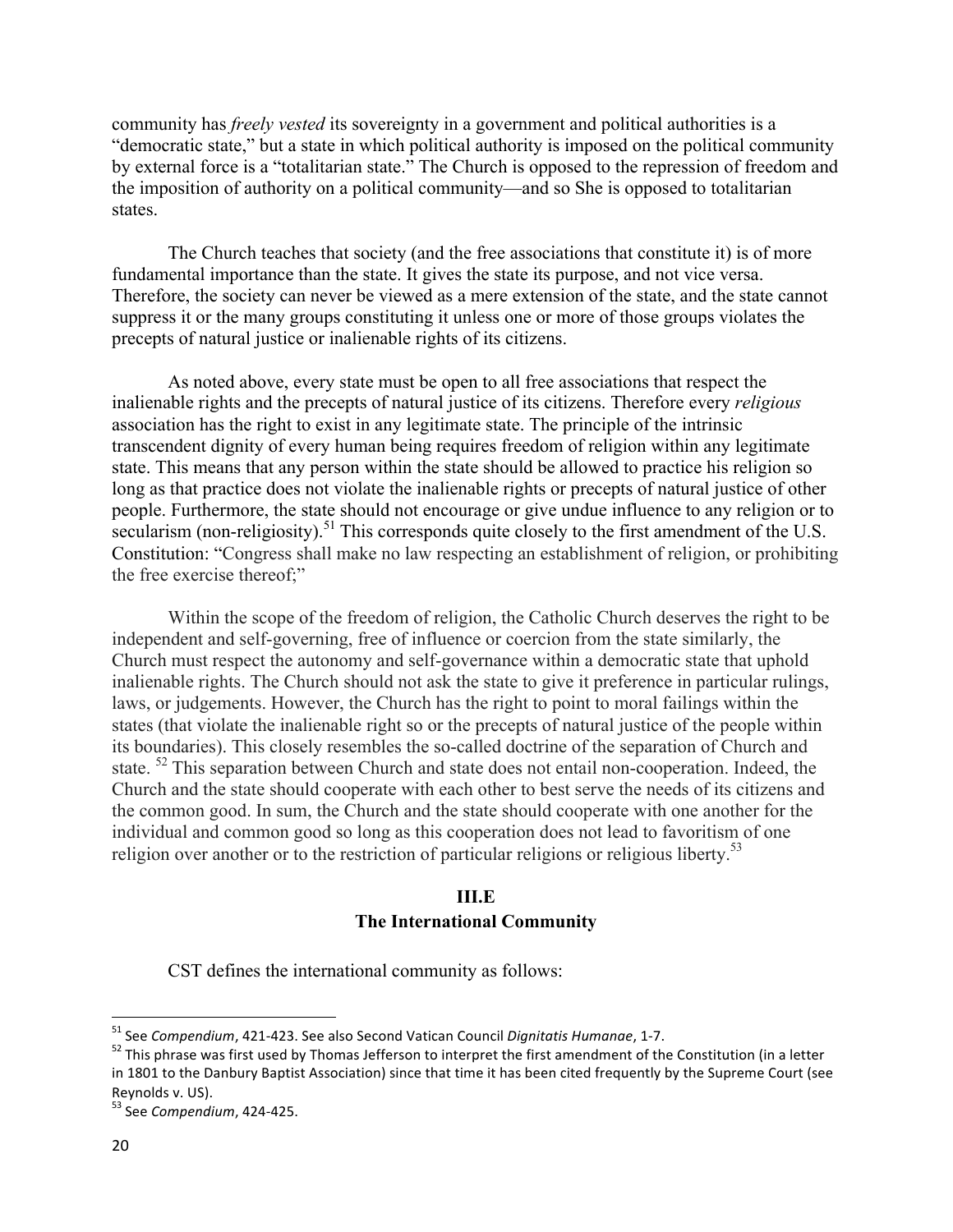The international community is a juridical community founded on the sovereignty of each member State, without bonds of subordination that deny or limit its independence. Understanding the international community in this way does not in any way mean relativizing or destroying the different and distinctive characteristics of each people, but encourages their expression. 54

In order to promote international cooperation to avoid war and unnecessary disputes, and to avoid prejudice (and marginalization based on prejudice) it is necessary to have a body of international law and some international legal structures to facilitate cooperation among states without interfering with their sovereignty. These international laws and legal structures should support the natural law on international cooperation which is of higher significance than the internal laws of any particular state. The *Compendium* describes this as follows:

> Universal respect of the principles underlying "a legal structure in conformity with the moral order" is a necessary condition for the stability of international life. .. Juridical and theological reflection, firmly based on natural law, has formulated "universal principles which are prior to and superior to the internal law of States", such as the unity of the human race, the equal dignity of every people, the rejection of war as a means for resolving disputes, the obligation to cooperate for attaining the common good and the need to be faithful to agreements undertaken (*pacta sunt servanda*). ..<sup>55</sup>

CST affirms the need for intergovernmental structures, such as the United Nations and international courts, to assure that the fundamental natural laws noted above will be effective within and among different nations. However these intergovernmental structures/organizations cannot become *de facto* a "global super-state"<sup>56</sup> and therefore, must respect the sovereignty of every nation. The only way to guarantee this is through *mutual agreement* among nations – both weak and strong.<sup>57</sup> The ideal would be if every nation throughout the world would agree to a set of natural laws (based on fundamental natural principles) for the common good to be administered without prejudice by an international organization or organizations.

The principle of intrinsic transcendent dignity of every individual and the principle of solidarity requires that all nations – as well as citizens having influence and means –cooperate and contribute to the overcoming of world-wide poverty and to development within substantially undeveloped nations. The degree of cooperation among nations depends on the resources, expertise, and capital available for these efforts – beyond the reasonable needs of the nation itself as determined by its citizens. It is incumbent on governmental agencies, non-governmental organizations, and social entrepreneurs (within the free market system) to set aside time,

<sup>&</sup>lt;sup>54</sup> See *Compendium*, 434. See Pope John Paul II "Address to the Fiftieth General Assembly of the United Nations" (5 October 1995), 9-10.

<sup>55</sup> *Compendium*, 437.

<sup>56</sup> *Compendium*, Section. 441

<sup>57</sup> Ibid.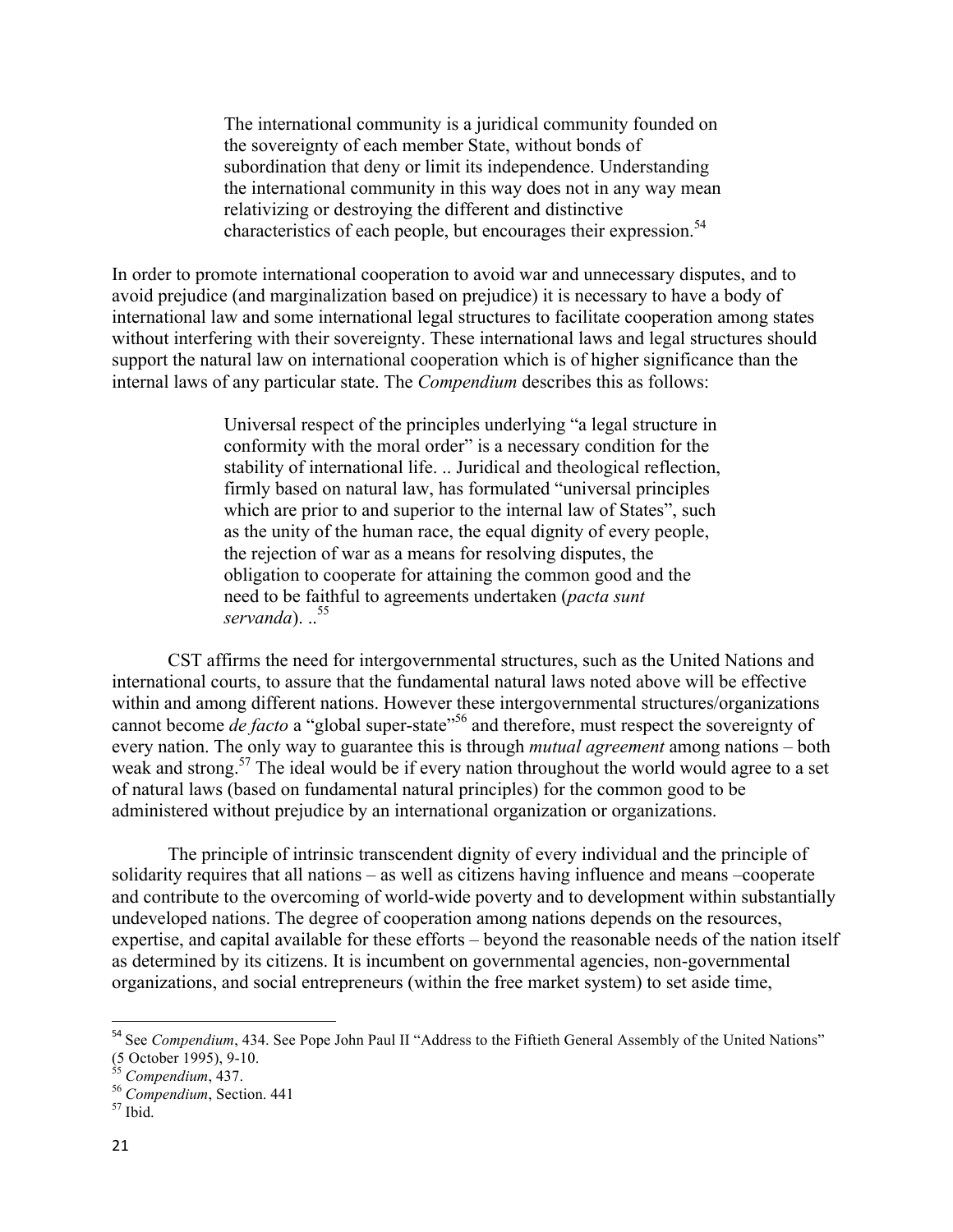expertise, and resources to make these contributions to global development where and when they have access. At the very least, special provision should be made to help developing nations gain access to free markets and to subsidize loans for infrastructure and business incubation. Furthermore, provision should be made to provide essential needs for the impoverished – and above all, the highest degree of education attainable. Creative efforts should be made to share education through distance technologies, share the infrastructure for new technologies, and to share administrative expertise with developing countries. Without this solid educational, technological, and administrative foundation – along with the promotion of a solid legislative and juridical framework – access to free markets and low cost loans will be at best fictitious, and at worst, a road to further indentured servitude to wealthier nations.

#### **III.F The Environment**

The abuses of the environment caused by the industrial revolution at the turn of the century alerted the Church to the need to protect the environment from long term abusive, polluting, and depleting activities of industries and governments. The threat to a sound environment in the future became critical at the time of the Second Vatican Council, at which point the Council declared that the Church must make the protection of the environment one of its special charges.<sup>58</sup> Pope John Paul II gave special attention to this dimension of Catholic Social Teaching in *Centesimus Annus*<sup>59</sup> and *Sollicitudo Rei Socialis,<sup>60</sup>*and Pope Francis brought this issue into full light by dedicating an entire encyclical letter to it -- *Laudato Si.<sup>61</sup>* The Church teaching emphasizes a *balance* between the "environment as resource" and "the environment as home." The environment provides necessary resources for human beings to maintain a healthy and productive life – food, drink, shelter, energy, and the elements for necessary technological growth. The Church encourages nations to share resources and support developing nations in the acquisition of resources needed to sustain their populations, and to assure that certain nations do not consume (and permanently deplete) the majority of the world's resources. Furthermore, the Church teaches that the proper use of these resources should not lead to their exploitation in such a way that the environment (as common home) is undermined now or in the future.<sup>62</sup> Pope Francis extended this principle by making concrete recommendations in four specific areas – pollution, climate change, clean water, and biodiversity.

Some of Pope Francis' recommendations make specific judgments about the use of fossil fuels and other resources. Though they have the endorsement of many in the scientific community, they do not by any means enjoy unanimity, and they should be viewed as prudential judgments – and not as doctrinal teaching (see Section II.A above). The key principle for

<sup>58</sup> Second Vatican Council *Gaudium et Spes* 35.

<sup>59</sup> John Paul II, *Centesimus Annus,* 37-40.

<sup>60</sup> John Paul II, *Sollicitudo Rei Socialis,* 28.

<sup>61</sup> Pope Francis, *Laudato Si'* -- www.va/content/francesco/en/encyclicals/documents/papafrancesco\_20150524\_enciclica-laudato-si.html.

<sup>62</sup> *Compendium,* 461.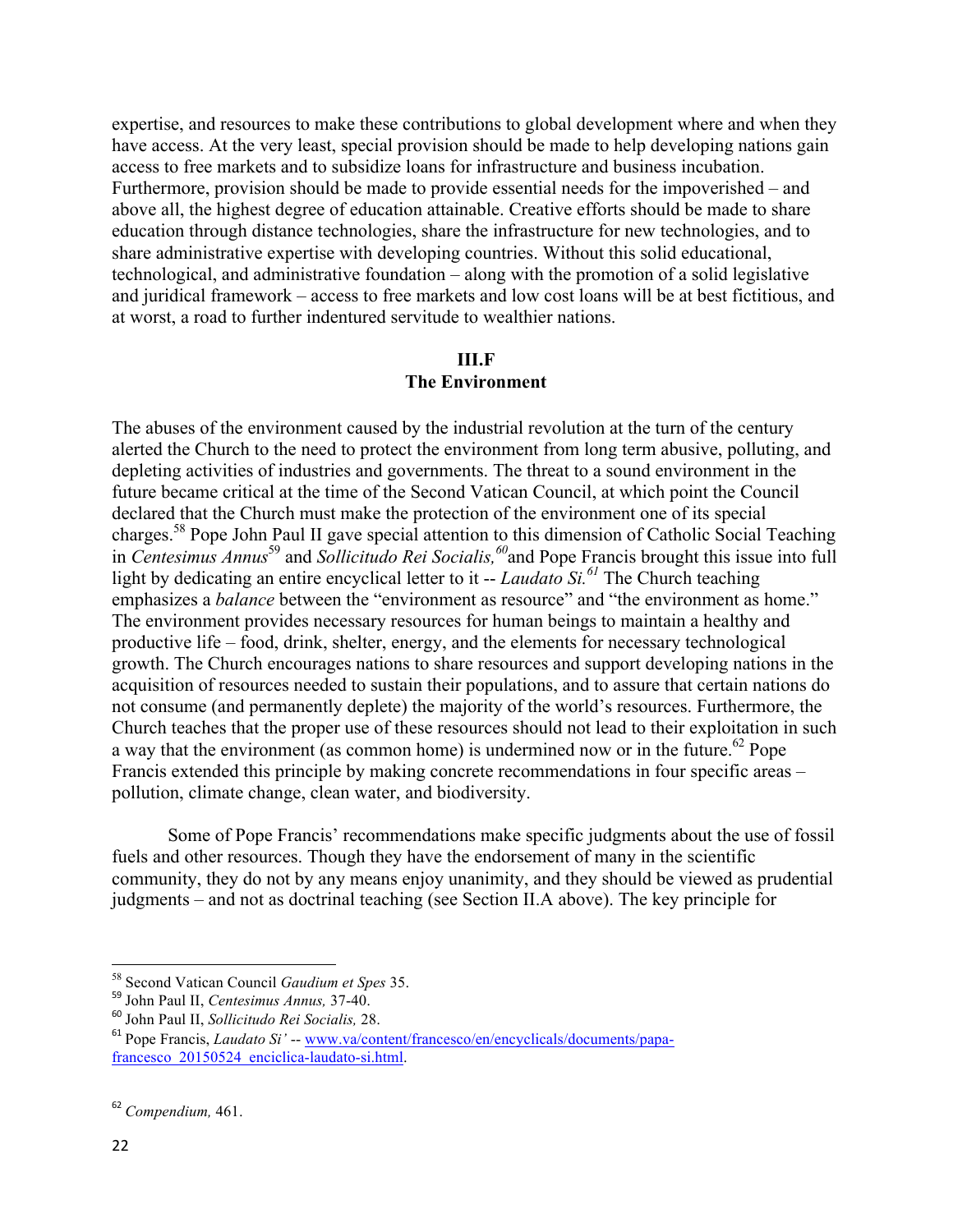Catholics forming their consciences is to use their best judgment as well as the recommendations of the Holy Father to find ways of balancing the use of resources in the following areas:

- 1. The balance between wealthier and poorer nations in accessing resources.
- 2. The balance between resources needed to sustain life and the use of resources injurious to the environment.
- 3. The balance between the resources needed to sustain life and the permanent depletion of those resources.

Since scientific opinion is not unanimous on where these balances occur, it is difficult to determine the uses of resources that are socially irresponsible – that is, uses of resources that unnecessarily cause poverty or injury, cause irreparable harm to the environment and world climate, and a permanently injurious depletion of resources. Nevertheless, the multiple "grey areas" in these critical balances do not excuse individuals from seriously considering the above questions – or determining specific ways in which they or their organizations can help the environment (or at least avoid injuring it).

There is another "grey area" that presents hope for the environment, but further ambiguity about moral responsibility – *new technological advances.* As noted above, the bleak Malthusian prediction that scarce resources and unlimited wants will cause poverty, war, and other social disruption has been proven false time and time again by the creation of new technological means to multiply and use resources – as well as to clean the environment.<sup>63</sup> Though we must be very conscious to do what we can to prevent the artificial causes of global warming, pollution, and the decline of biodiversity, there may well be several new technological solutions to these problems beyond the abandonment of fossil fuels and increasingly parsimonious use of resources.<sup>64</sup> Furthermore, there are several new technological solutions to the food crisis on the horizon, which will not only multiply food, but make food available locally in the poorest and harshest environments irrespective of climate conditions.<sup>65</sup> Availability of clean water will continue to increase because of new "low-tech" and "hi-tech" solutions.<sup>66</sup> These new technologies will be available almost everywhere in the world and will transcend environmental and climate conditions. The extreme reduction in cost for energy, water, food, and

<sup>63</sup> See Paul Pilzer 1991 *Unlimited Wealth.* 

<sup>&</sup>lt;sup>64</sup> There are several new cost efficient ways to scrub fossil fuels and to recover the residues of fossil fuels from the atmosphere. Furthermore, the probable success of fusion power will make fossil fuels *per force* obsolete.

<sup>&</sup>lt;sup>65</sup> The most notable advance is the high-level of research being done into huge multi-level hydroponic vertical farms. Since these vertical farms are completely enclosed, they are impervious to insects, diseases, and climate conditions. Furthermore the regulatable frequencies of the light used to grow the products in these farms and the precise regulation of temperatures (with no soil requirements and recyclable water) will allow ten harvests per year instead of 1.5 harvests. Therefore, a 5-square mile, 25-story vertical farm could yield a thousand times the crop yield per acre as conventional farming techniques. There is currently only one obstacle to building these farms – the high cost of energy. If fusion power becomes a reality, the price of energy per megawatt hour will drop to a mere fraction (less than 1%) of current power production techniques.

<sup>&</sup>lt;sup>66</sup> New low-tech filtration systems can be made by making containers out of straw and local soil that can eliminate a significant amount of the impurities in local water. Additionally, new high-tech solutions are becoming cost efficient, such as devices using only salt and energy to continuously purify large quantities of water at the source. This will allow water purification to occur in every small village. The availability of salt and affordable power will make this possible.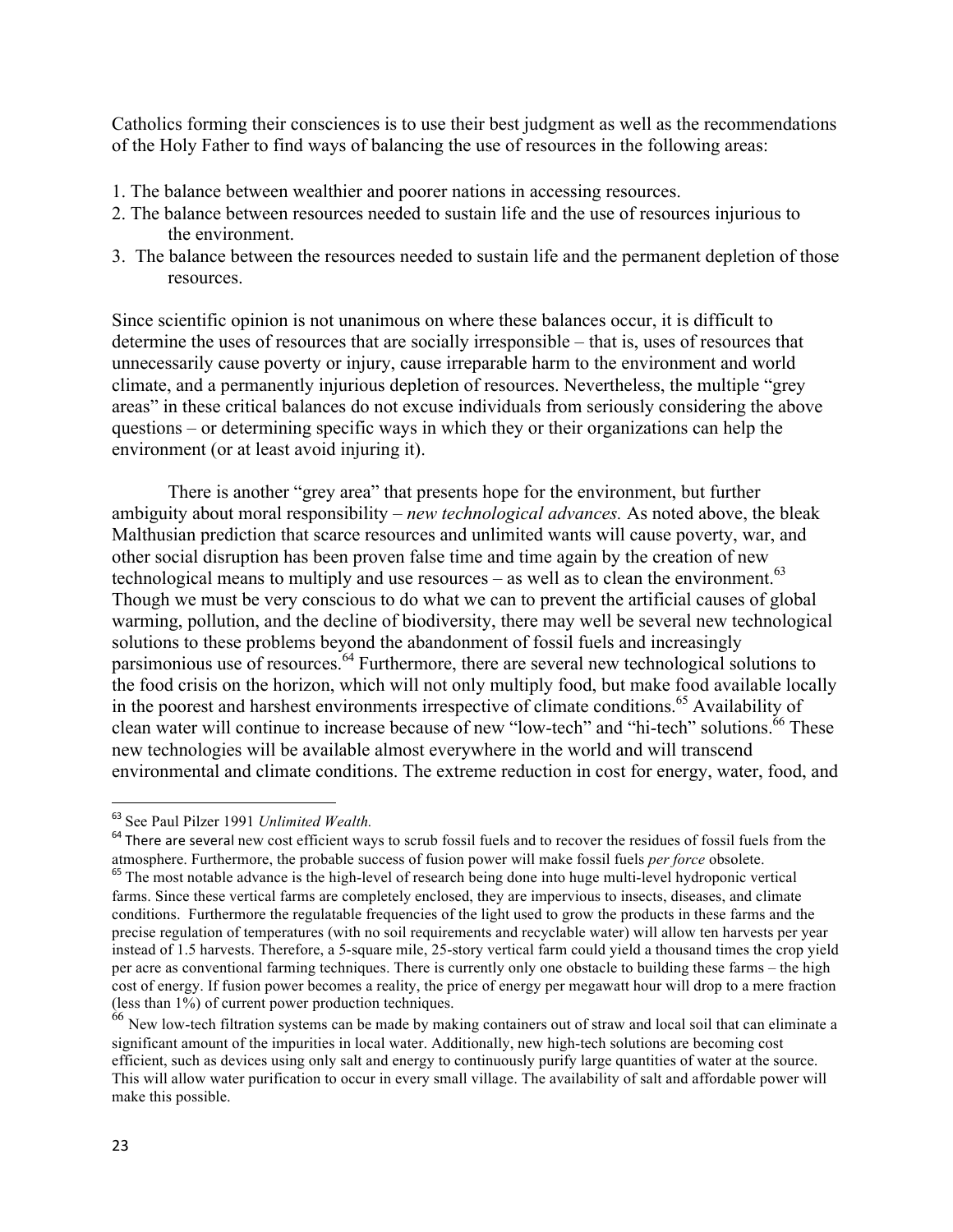material resources has great promise for solving the world's resource crises and sustaining the environment. All that is required to implement these new technologies is *the charitable resolve*  of influential individuals, industries, and wealthier nations to share these advances irrespective of lower rates of profitability. As each of these technologies emerges, it will be incumbent upon the developers of these technologies as well as the nations in which they are developed – to sacrifice some of their entitled profits to help alleviate the world's environmental and resource problems. Failure to do so would be a grave moral failure contrary to the will of the Creator.

The Church also encourages responsible juridical regulation of the environment by both individual nations and the international community.<sup>67</sup> Evidently, these regulations are subject to the balances and ambiguities mentioned above. These balances and ambiguities require that legislators within nations find the most prudential course of action to protect the environment while allowing the proper use and development of resources by responsible industries. This is best worked out by a dialogue between scientists, industrial users, citizens of local communities, and government officials who are charged with finding a proper balance to protect the environment both now and in the future. International treaties among nations will be much more challenging because environmental protections in developing countries could inadvertently retard the development of industry and social infrastructure. Furthermore, it is difficult to know how to balance fairly the needs of different countries with vastly different resources and economic potential. The Church encourages all nations to enter into voluntary international protocols to continually increase environmental protection even at the cost of reasonable (nononerous) sacrifices to the industrial base of wealthier countries. Without such reasonable sacrifices, such needed protocols would be severely undermined. These reasonable sacrifices may well be as necessary as the non-destructive use of resources to guarantee a healthy environmental home for future generations. In this sense, they are morally incumbent upon the industrial bases of wealthier nations.<sup>68</sup>

## **III.G The Pursuit of Peace and the Situation of War**

The pursuit of peace on every level is a mandate of Jesus Christ, and is integral to the beatitudes – "Blessed are the peacemakers, for they shall be called children of God" (Mt. 5:9). The idea of peace (*shalom*) is integral to every aspect of the Old Testament – from the nature of God to the purpose of the Israelite nation. It is even the greeting extended from one person to another. The duty to pursue peace applies to family members, neighbors, and in Jesus' view, to enemies. It is the duty of individuals and communities as well as societies and states, and is the principal outgrowth of justice and charity. The *Compendium* phrases it as follows:

> *Peace is a value and a universal duty founded on a rational and moral order of society that has its roots in God himself*, "the first source of being, the essential truth and the supreme good". *Peace is not merely the absence of war, nor can it be reduced solely to the maintenance of a balance of power between enemies*. *Rather it is founded on a correct understanding of the*

<sup>67</sup> *Compendium,* 468-469.

 $^{68}$  Ibid.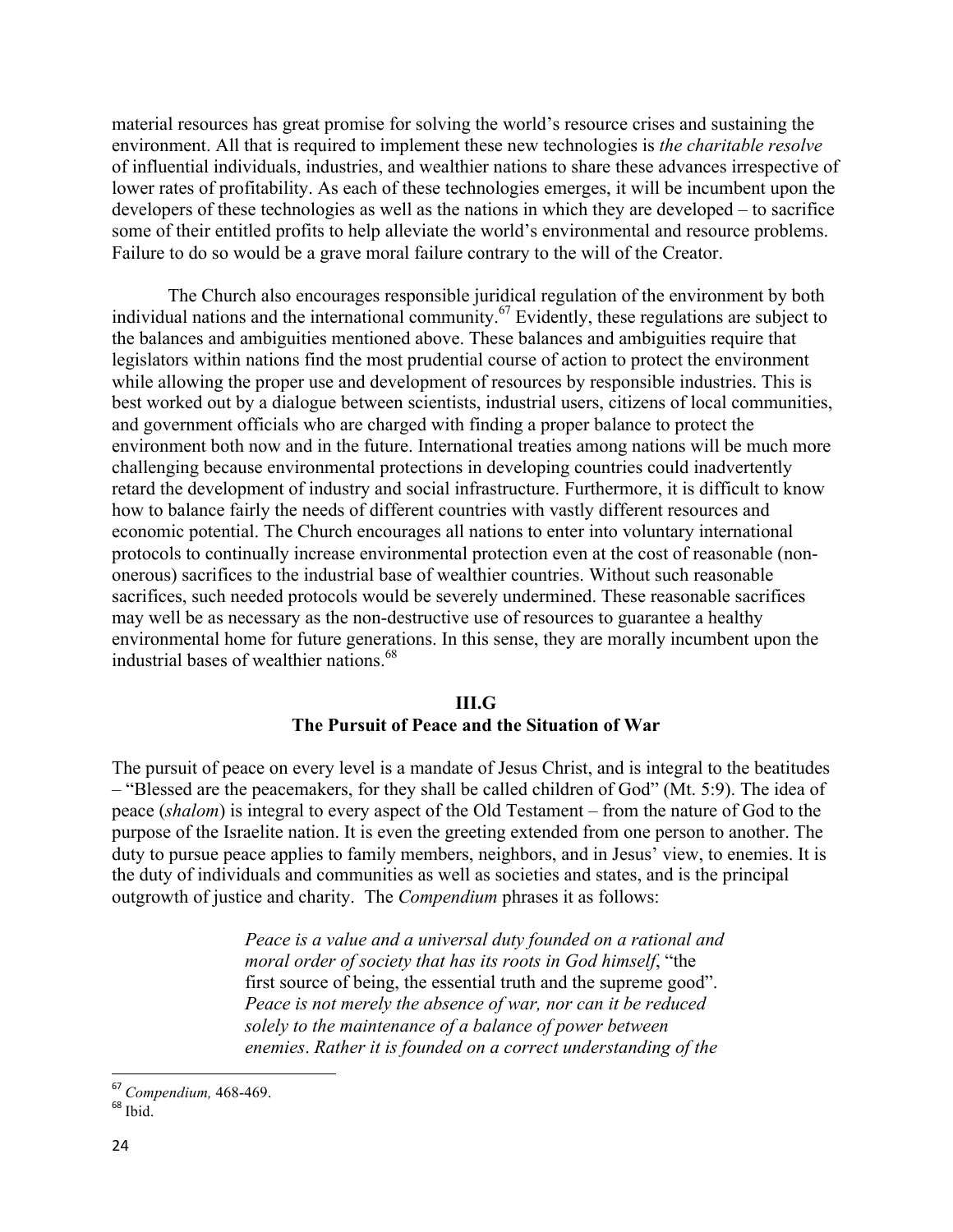#### *human person and requires the establishment of an order based on justice and charity.<sup>69</sup>*

Injustice threatens peace, because unfair treatment, deprivation of justly acquired property, and deprivation of the necessities of life lead to resentment and desperation, both of which can incite agitation and violence. Unrest and violence are almost certainly the outcomes of the absence of a just societal and governmental order.<sup>70</sup>

Yet justice alone is not sufficient for an ongoing pursuit of peace – this requires charity (*agap* $\bar{e}$  love).<sup>71</sup> Individuals and groups will no doubt make mistakes and act unjustly, making forgiveness (an integral part of charity) a necessary part of a peaceful social order. Furthermore, compassion (also a part of charity) is needed to overcome deeply embedded inequities within social structures that prevent people from rising above a state of social deprivation. A deep sense of contributive altruism that seeks equal opportunities for everyone (irrespective of economic, social, and ethnic background) is needed to guarantee peace within the social order over the long term.

Even in the midst of radical injustice, violence cannot be considered a proper response. Though one may be compelled to defend oneself by the use of force (see below), the Church (putting its faith in the mandate of Jesus) admonishes us to avoid in every way possible the use of violence, not only because "violence begets violence" but because it corrupts our souls – making us turn from love to anger, resentment, and destruction. The *Compendium*, following Pope Paul VI, phrases it as follows:

> *Violence is never a proper response*. With the conviction of her faith in Christ and with the awareness of her mission, the Church proclaims "that violence is evil, that violence is unacceptable as a solution to problems, that violence is unworthy of man. Violence is a lie, for it goes against the truth of our faith, the truth of our humanity. Violence destroys what it claims to defend: the dignity, the life, the freedom of human beings."<sup>72</sup>

In view of this, war is considered unacceptable as a solution to the problems of national boundaries and injustice – and a war of aggression is in every way immoral. Such wars cause unbelievable harm to countless innocent victims whose rights are violated by aggression which is almost certainly avoidable. All wars of aggression should therefore be avoided, and every means should be brought to bear by powerful nations and international organizations to negotiate and to mediate potential conflicts that entail such aggression.<sup>73</sup>

<sup>69</sup> *Compendium* 494.

 $70$  Ibid.

<sup>71</sup> See Second Vatican Council, *Gaudium et spes* 78 and Pope Paul VI, *Populorum Progressio* 76.

<sup>72</sup> *Compendium* 496.

<sup>73</sup> Ibid, 499.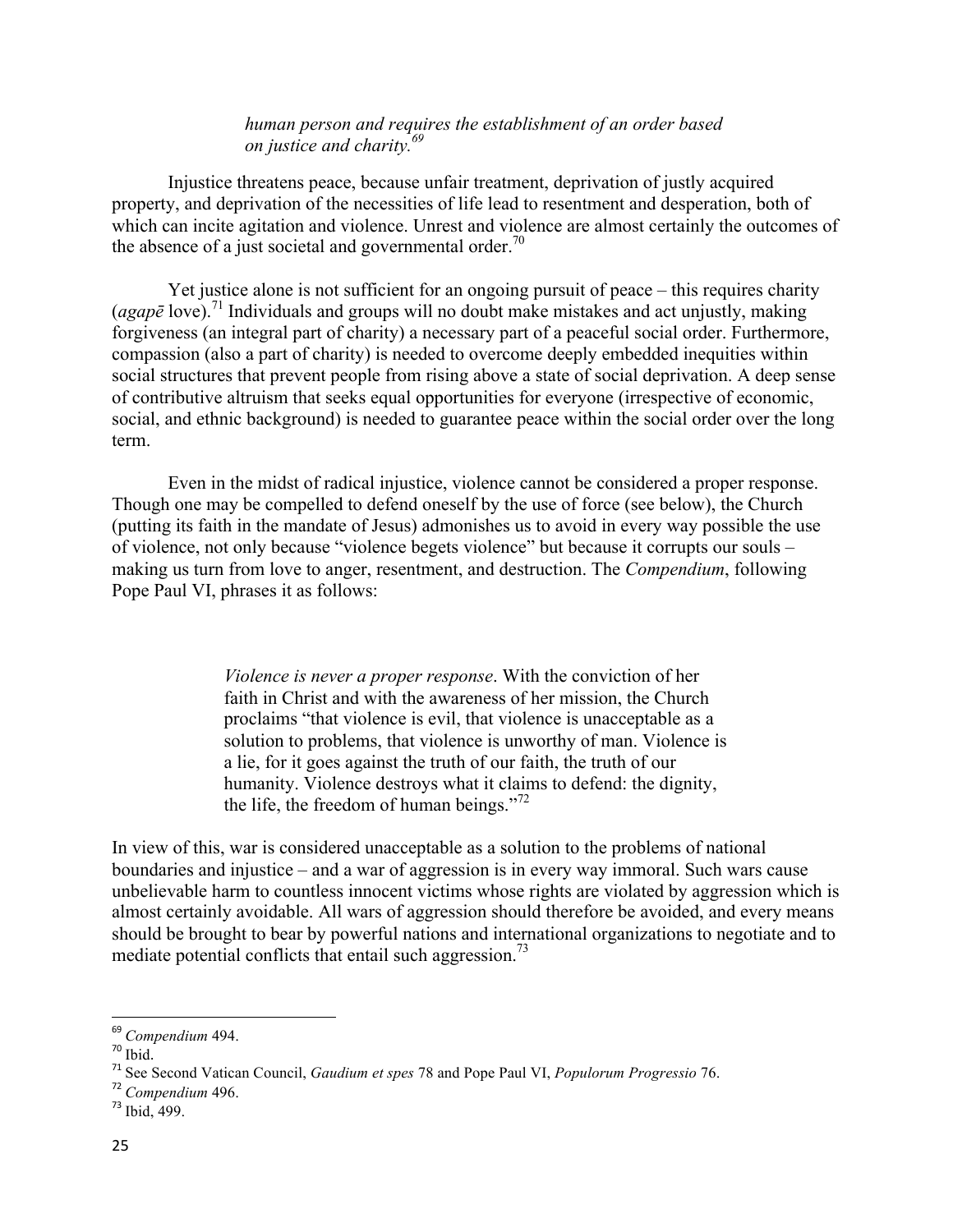Nevertheless, the Church acknowledges a legitimate right to self-defense and national defense in the event of a war of aggression.<sup>74</sup> This right arises out of an aggressor unjustly attacking a country, compelling that country to defend its citizens by force of arms. There are four major conditions governing the use of force set out by the Catholic Church (called "The Just War Doctrine<sup>75</sup>"):

1. The damage caused by the aggressor must be lasting, grave, and certain.

2. All other means to put an end to the aggression must be shown to be impractical or ineffective.

3. The damage inflicted on the enemy to prevent the aggression cannot be greater than those of the aggressor itself.

4. There must be a reasonable prospect of success.<sup>76</sup>

The application of these four principles is quite complex, but there have been several ethical treatments that attempt to systematically articulate it.<sup>77</sup>

Every nation has a right to raise a military force for its legitimate defense and the defense of peace. Those who serve in the military are in no way unethical or immoral, and are considered to be agents of truth, justice, and peace.<sup>78</sup> Nevertheless, military personnel are bound by the natural law above the positive law and military orders that contravene the natural law. Thus, military personnel must resist complying with orders that are criminal or in other ways violations of the natural rights of every human being (see above Section I.D).<sup>79</sup>

Every state legitimately using military force to resist unjust aggression must take every possible step to minimize harm to innocent civilians – not only harm to their lives and bodies but also harm to their liberty and property. Perpetrating avoidable "collateral damage" to innocent victims is immoral, and international courts have the right to legitimately redress these crimes.<sup>80</sup> Any attempt to engage in ethnic cleansing or the eradication of a particular ethnic or religious group (genocide) must be resisted – even by the use of force – by the international community, and the perpetrators of such crimes against humanity punished by the rules of international law.<sup>81</sup> If the innocent are attacked (and their human rights significantly violated) in a nation that cannot

<sup>74</sup> Ibid, 500.

<sup>75</sup> This doctrine had a long development within the Catholic Church, beginning with St. Augustine (In *Contra Faustum Manichaeum* Book 22 sections 69–76) and *City of God* Book XIX and further developed by St. Thomas Aquinas (in *Summa Theologica* II-II, Q. 40). The doctrine was expanded and formalized by the School of Salamanca, which was an influential post-reformation Catholic intellectual movement initiated by Francisco de Vitoria, O.P., and named after the University of Salamanca in which it resided. The Jesuits took control of the school after the Dominicans which brought the Catholic Church from the Medieval era to the Modern era particularly in the originative works of Francisco Suarez as well as Luis de Molina and Giovanni Botero. These philosophers formalized the doctrine of inalienable rights, just war, international law, and economic rights for the Catholic Church. They were also precursors to modern economic theory (including the legitimate charging of interest for loans formerly considered to be usury).

<sup>76</sup> Ibid citing *Catechism of the Catholic Church* 2309.

<sup>77</sup> See for example Paul Ramsey 2002, *The Just War: Force and Political Responsibility* (Rowman & Littlefield Publishers)

<sup>78</sup> *Compendium* 502.

<sup>79</sup> *Compendium* 503.

 $80$  Ibid, 505.

 $81$  Ibid, 506.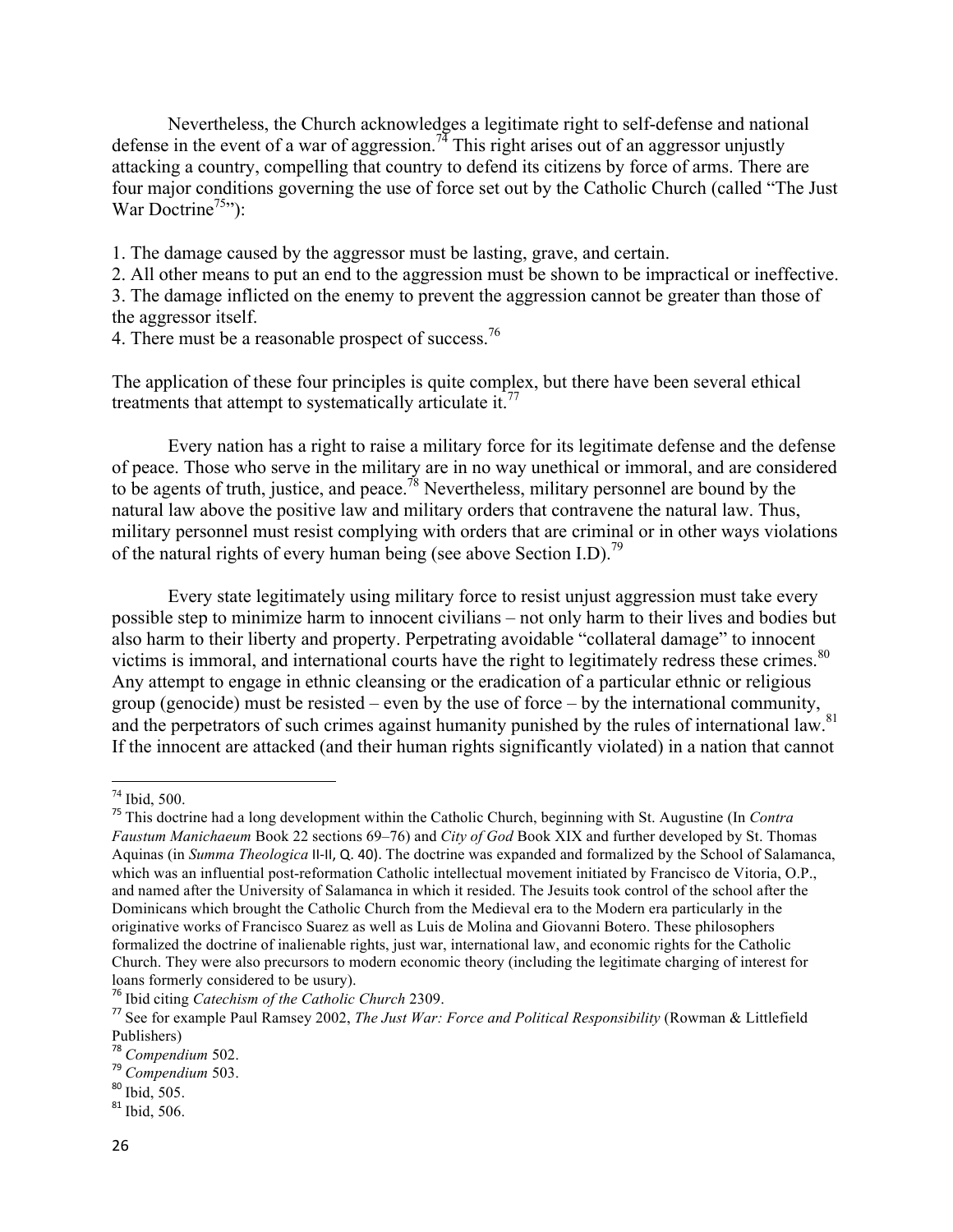defend itself against a more powerful aggressor, then it is incumbent upon the international community to defend the rights of the innocent even if it must use the force of arms to do so.<sup>82</sup> Such defense must adhere to the guidelines and four conditions of the just war doctrine elucidated above. CST elaborates several other precepts concerned with war and the pursuit of peace:

- The legitimate use of economic and political sanctions as disincentives to those who are threatening peace. $83$
- The common, multilateral agreement to reduce weapons of mass destruction.  $84$
- The prohibition of a cold war style arms race. $85$
- The prohibition of the conscription of children into the military or into fighting situations.<sup>86</sup>
- The prohibition of terrorism in any form and the profanation of God's name and nature by proclaiming terrorist actions to be His will – or to proclaim terrorists as martyrs in the eyes of God.<sup>87</sup>

As can be seen, the Church's articulation of the precepts of war and peace are very well nuanced and follow the six principles of its social teaching applied to both individuals, societies, political entities, and the international community. It serves as a model not only for Catholics, but also every secular society, for it is based primarily on the natural law and natural rights that have become the cornerstone of every free nation. Indeed Pope John XXIII addressed his famous encyclical on peace and war (*Pacem in Terris*) to *all* men:

> To all men of good will who are called to a great task to establish with truth, justice, love and freedom new methods of relationships in human society.<sup>88</sup>

# **IV.**

## **Conclusion**

As can be seen, the Catholic Social Teaching is incredibly extensive, giving guidance to our individual and collective minds on just about every topic of ethical relevance to the modern world. It is built on six great principles of individual human dignity, personhood, and rights coming from within the Church herself and later accepted and appropriated by most secular societies and governments (including the *United Nations Declaration on Human Rights*):

- 1. The principle of non-maleficence.
- 2. The principle of no unjust law.
- 3. The principle of universal personhood.
- 4. The principle of inalienable rights.
- <u> Andrew Maria (1989)</u>  $82$  Ibid.

- <sup>85</sup> Ibid, 509.
- $86$  Ibid, 512.
- <sup>87</sup> Ibid, 513-515.

<sup>&</sup>lt;sup>83</sup> Ibid, 507.

 $84$  Ibid, 508-509.

<sup>88</sup> Pope John XXIII *Pacem in Terris*, 1.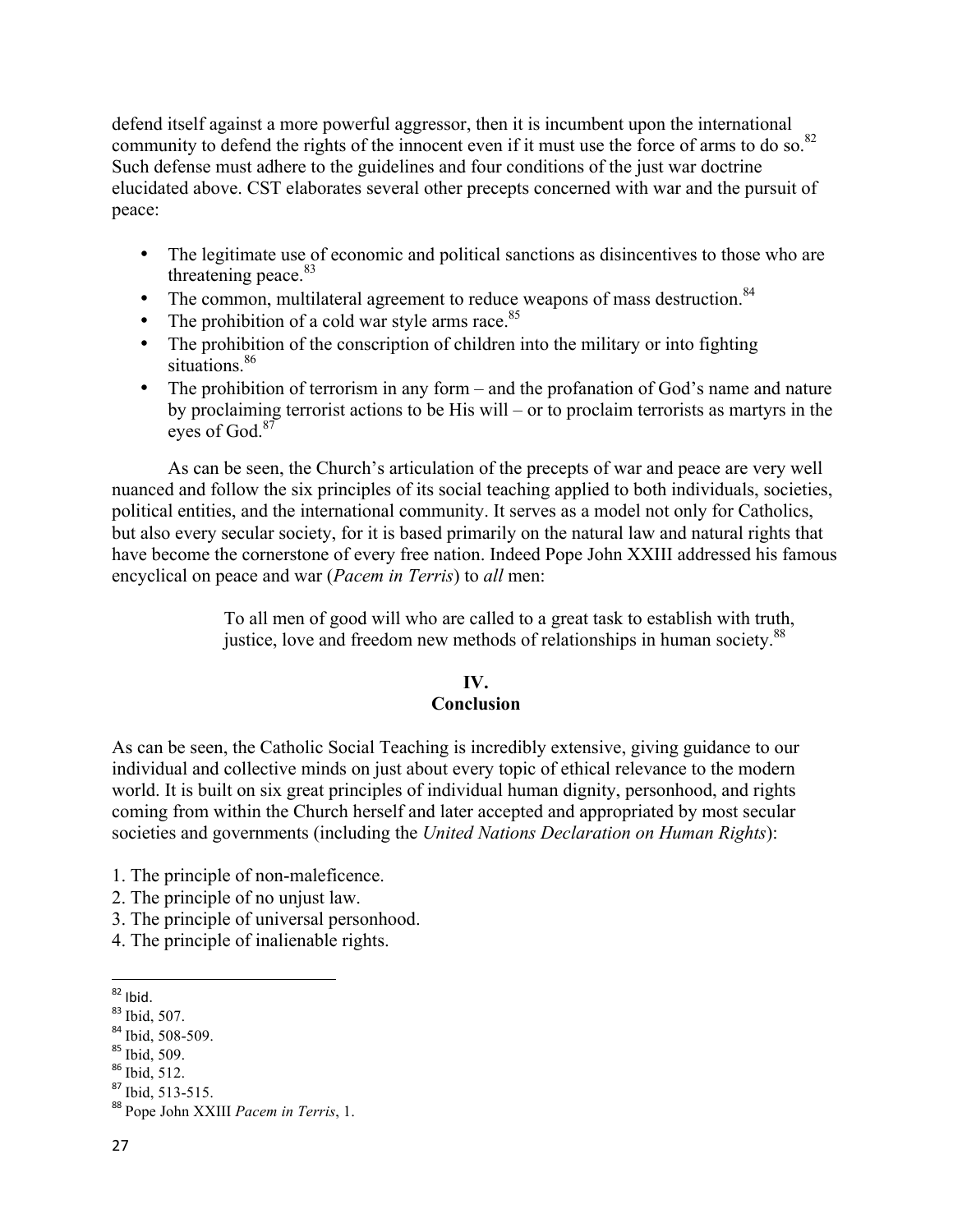- 5. The principle of the necessary hierarchy of rights.
- 6. The principle of the intrinsic limits to human freedom.

Using these principles of *individual dignity* as a foundation, the Church extended its teaching into the *social* and *societal* domain through six additional principles. Since these six principles apply similarly to all seven areas of the social and societal domain, we might view the Church's social teaching as a matrix with its principles along the Y axis and the seven social domains along the X axis as follows: